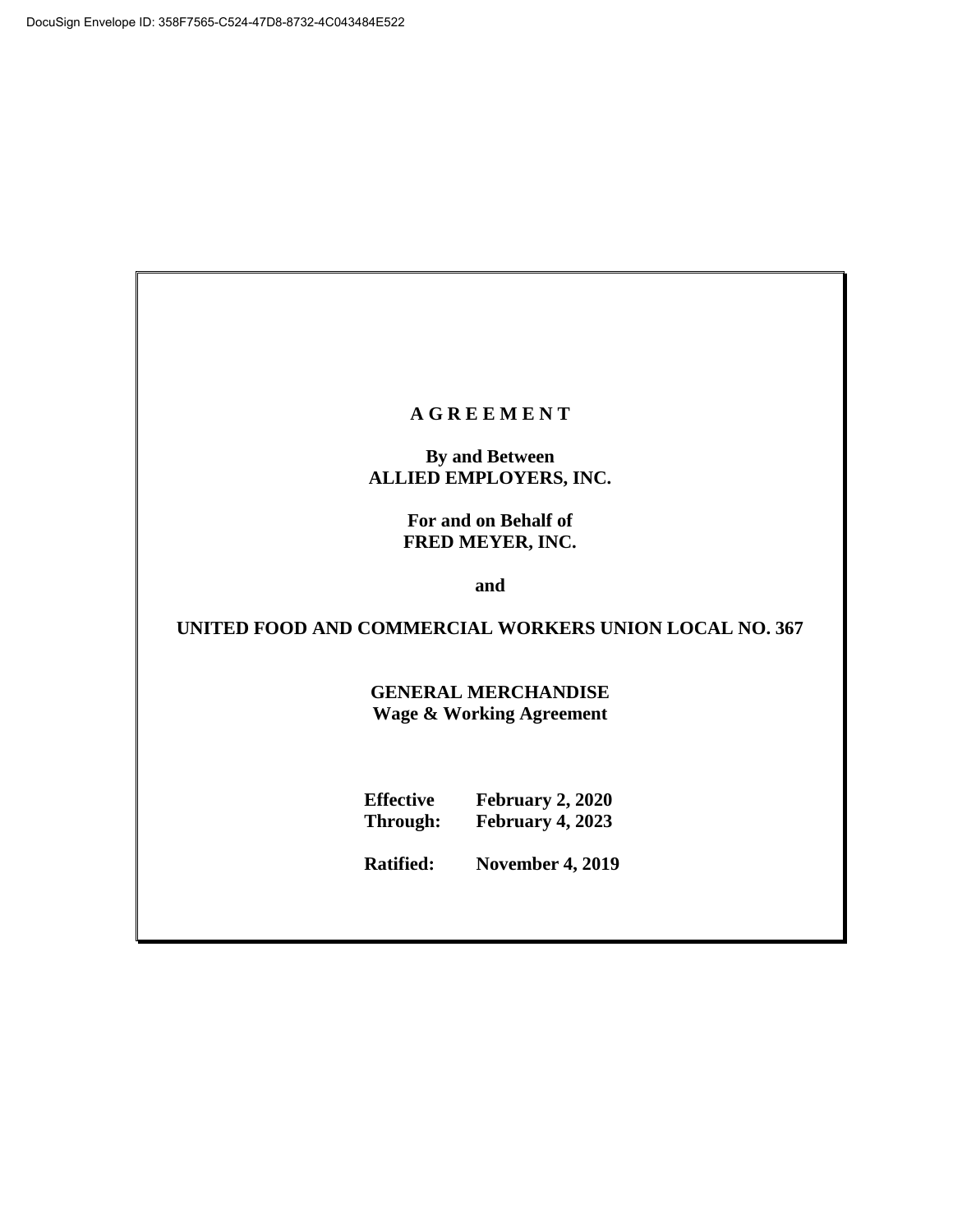UFCW Local #367 - Fred Meyer, Inc. General Merchandise Feb. 2, 2020 - Feb 4, 2023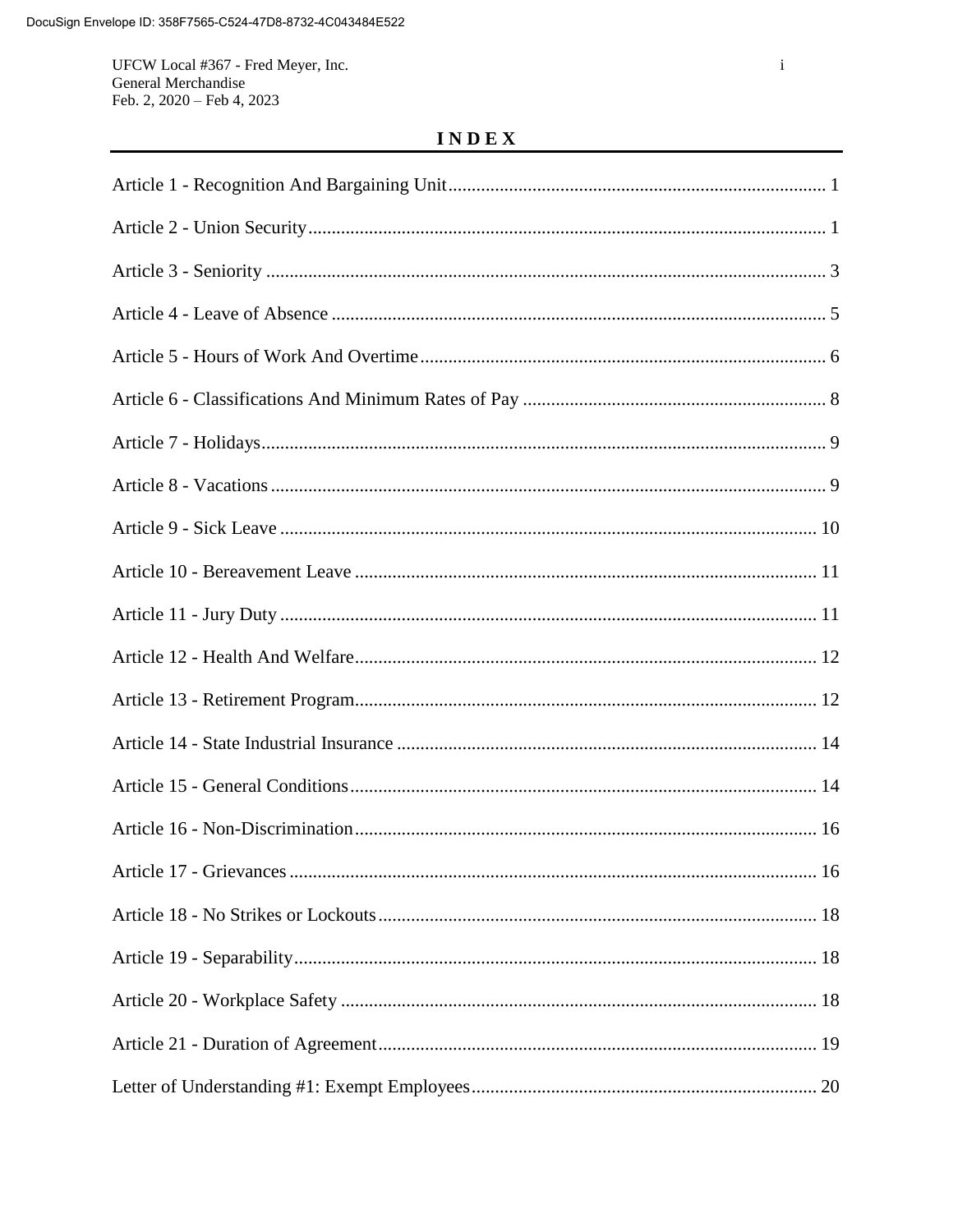| Letter of Understanding #9: Investment In Workforce Development WeTrain Non-Profit  30 |
|----------------------------------------------------------------------------------------|
|                                                                                        |
|                                                                                        |
|                                                                                        |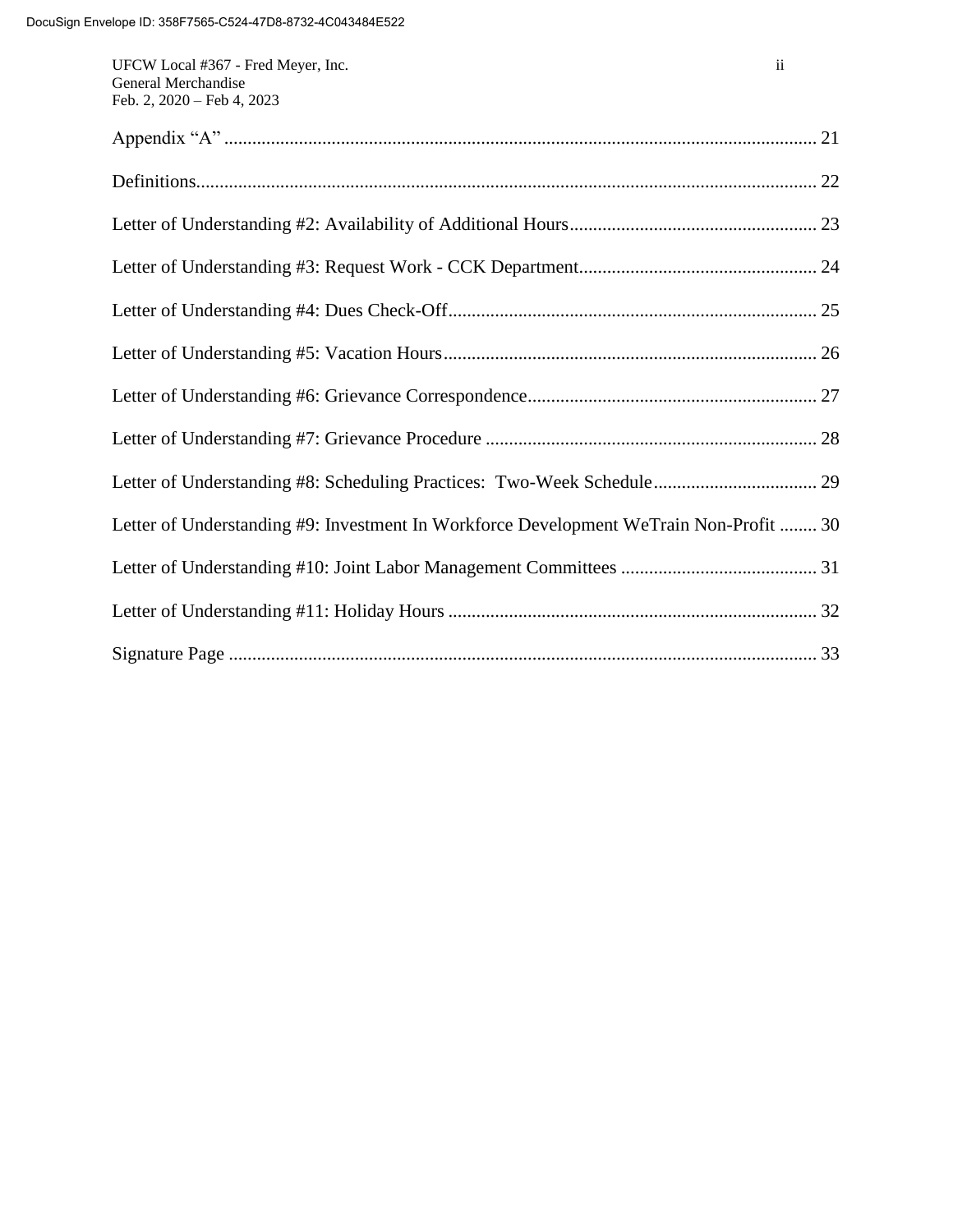# **A G R E E M E N T**

## **By and Between FRED MEYER, INC.**

#### **And**

#### **UNITED FOOD AND COMMERCIAL WORKERS UNION LOCAL NO. 367**

# **GENERAL MERCHANDISE WAGE AND WORKING AGREEMENT**

This Agreement is entered into by and between Allied Employers, Inc., referred to hereinafter as the "EMPLOYER" and the United Food and Commercial Workers Union Local No. 367, chartered by the United Food and Commercial Workers International Union, referred to hereinafter as the "UNION".

## **ARTICLE 1 - RECOGNITION AND BARGAINING UNIT**

1.01 Allied Employers, Inc., hereby recognizes the UFCW Union Local No. 367 as the sole and exclusive collective bargaining agency for a unit consisting of all employees employed by the Employer in the Employer's present and future retail establishments, including concessions in the non-food department under the direct control of the Employer party to this Agreement, located in Pierce County, State of Washington, with respect to rates of pay, hours, and other conditions of employment, and which employees are engaged in handling or selling merchandise shall be members of the UFCW Union Local No. 367; except pharmacists and excluding employees whose work is performed within a meat, grocery, culinary, or bakery department location of the retail establishment, supervisory employees within the meaning of the LABOR MANAGEMENT RELATIONS ACT of 1947 as amended.

1.02 UFCW Union Local No. 367, for and on behalf of its members, hereby recognizes Allied Employers, Inc., as the sole and exclusive collective bargaining agency for the Employer designated as a party to this Agreement.

## **ARTICLE 2 - UNION SECURITY**

2.01 It shall be a condition of employment that all employees of the Employer covered by this Agreement who are members of the Union in good standing on the effective date of this Agreement, shall remain members in good standing, and those who are not members on the effective date of this Agreement shall, on the thirtieth (30th) day following the effective date of this Agreement, become and remain members in good standing in the Union. It shall also be a condition of employment that all employees covered by this Agreement and hired on or after its effective date shall, on the thirtieth (30th) day following the beginning of such employment, become and remain members in good standing in the Union. For the purpose of this Article, the execution date of this Agreement shall be considered as its effective date.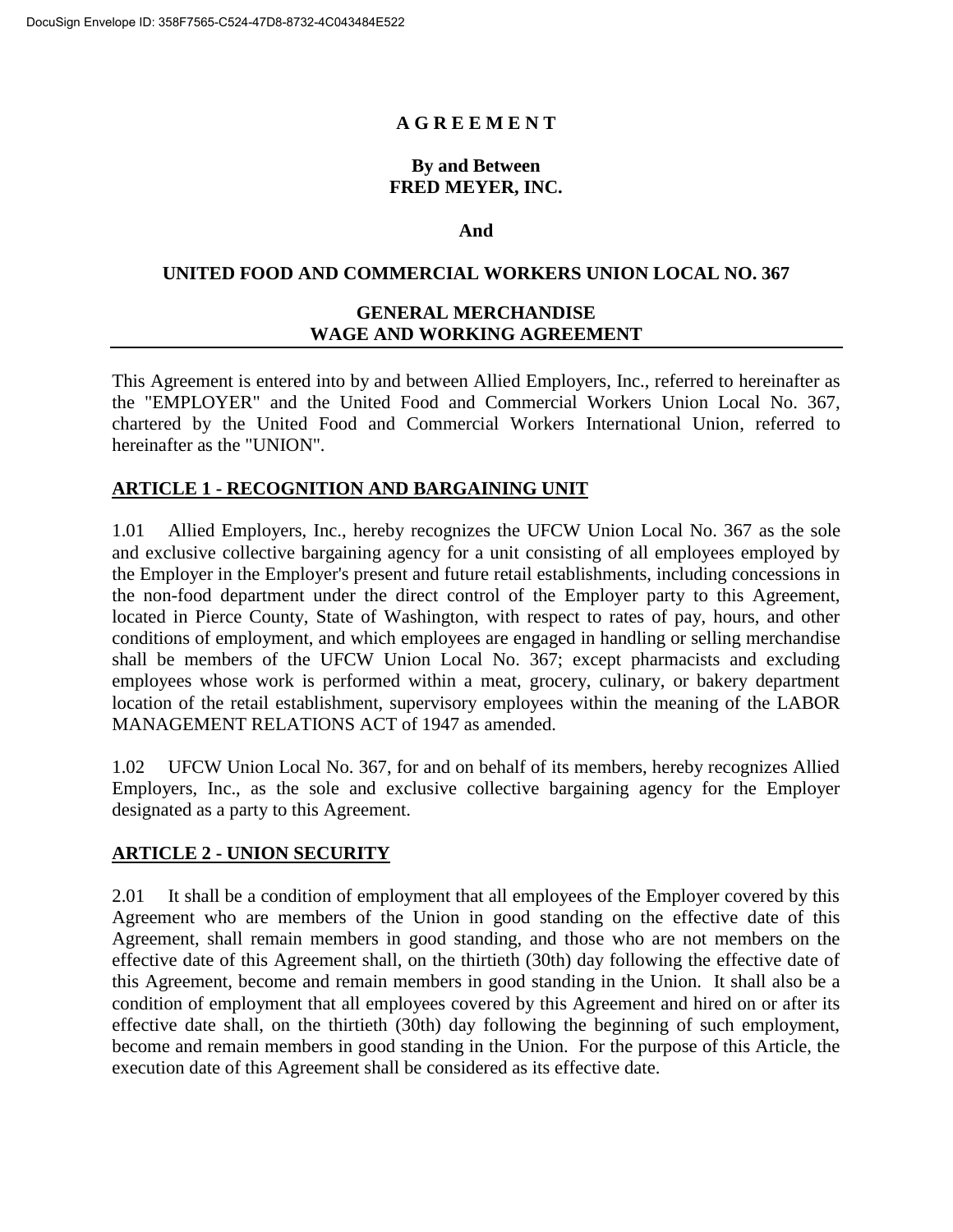UFCW Local #367 - Fred Meyer, Inc. 2 General Merchandise Feb. 2, 2020 – Feb 4, 2023

2.02 The Employer agrees not to keep in his employ, in the classifications listed herein, anyone whose membership in the Union has terminated because of the failure to tender periodic dues or initiation fees uniformly required as a condition of acquiring or retaining membership in the Union.

2.02.1 Whenever the Union shall require the discharge of any employee, in connection with the Union security clause of this contract, the Union shall notify the individual store and copy the Main Office. Further, the Union shall hold the Employer harmless and shall indemnify the Employer against loss, as a result of relying upon the direction of the Union in terminating any employee. The Employer agrees that when the Union notifies the Employer, in writing, that the reason for the termination was a bona fide clerical error, the Employer will offer to reinstate the employee within a reasonable time, not later than the beginning of the next scheduled work week after receipt of such written notice.

2.02.2 Add initiation and uniform dues through payroll deduction as follows:

- a. Union Dues Check-Off. On a weekly basis the Employer agrees to deduct uniform dues and initiation fees from the paycheck of those covered employees whose individual written unrevoked authorizations are on file with the Employer and to transmit the amounts so deducted to the Union monthly. Said deduction authorizations shall be in such form as to conform with Section 302(c) of the Labor Management Relations Act of 1947.
- b. Authorized initiation fees will be deducted in three (3) equal installments and remitted to the Local Union monthly.
- c. It is understood the Employer is not liable in any manner if the employee is not on the payroll at the time deductions are being processed.
- d. Indemnify and Hold Harmless: The Union shall indemnify and hold the Company harmless against any and all claims, demands, suits or other forms of liability that shall arise out of or by reason of action taken or not taken by the Company in reliance upon signed authorization cards furnished to the Company by the Union or for the purpose of complying with any of the provisions of this Article.
- e. Active Ballot Club: For employees who voluntarily authorize a contribution to the UFCW Active Ballot Club political action committee, the Employer agrees to deduct the authorized amount each payroll period on a payroll deduction basis and forward the same to the Union monthly.

2.03 Any new employee failing or refusing to secure membership in the Union as provided above shall, upon demand of the Union, be released from the employ of the Employer.

2.04 The Employer agrees to deliver to each new employee immediately upon employment a notification kit from the Union outlining the provisions of this Agreement and to send attached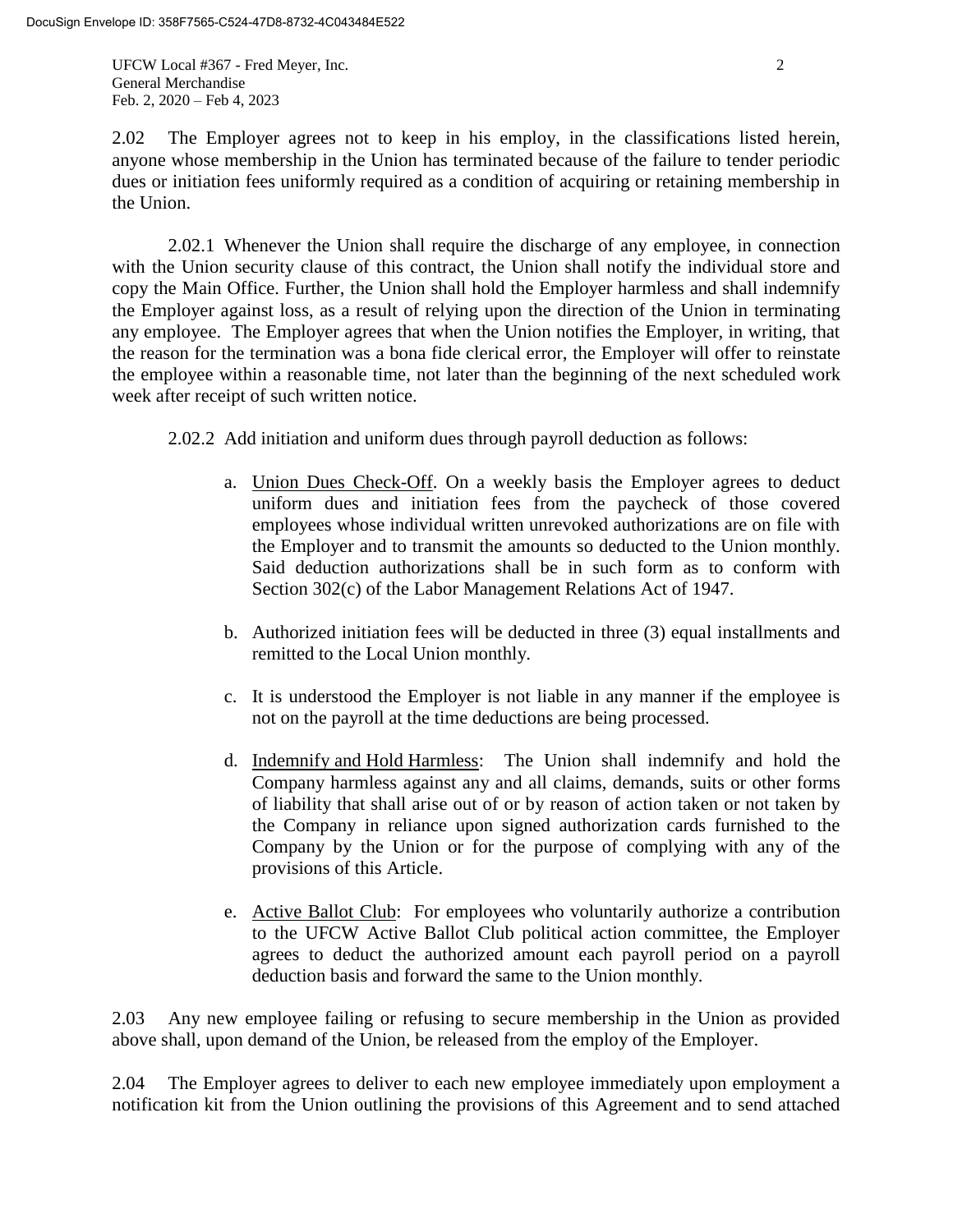UFCW Local #367 - Fred Meyer, Inc. 3 General Merchandise Feb. 2, 2020 – Feb 4, 2023

2.05 Each month the Employer shall provide an electronic report of all new hires and terminations. Such report shall include the employee's first name, middle initial and last name, social security number, phone number (home and/or cell), email (if available), store number/work location, department, job classification, wage rate, date of hire/rehire, and/or date of termination.

Each quarter the Employer shall provide an electronic report of all employees covered under the current bargaining agreement. Such report shall include the employee's first name, middle initial and last name, social security number, address, phone number (home and/or cell), email (if available), store number/work location, department, job classification, wage rate, and date of hire/rehire.

2.06 Except as provided under 2.06.1, no employee shall be disciplined or discharged except for just cause; provided, however, that the Employer shall be the judge of the competency and qualifications of his employees and shall make such judgment fairly.

2.06.1 In order for the Employer to have ample time within which to properly evaluate the performance of an employee, it is hereby agreed that the Employer has ninety (90) days after the initial date of employment in which to evaluate the employee. Within the said ninety (90) day period, the Employer may terminate the employee without recourse. This ninety (90) day period shall be extended by the amount of time the employee is absent from or unavailable for work due to medical reasons during the probationary period. The Employer must notify both the employee and the Union in writing, prior to the completion of the probationary period, of their intent to extend the probationary period.

2.07 The Employer agrees that it will not require any employee or prospective employee to take a polygraph (lie detector) test as a condition of employment or continued employment.

## **ARTICLE 3 - SENIORITY**

## 3.01 ATTAINMENT OF SENIORITY

3.01.1 All employees shall attain seniority after six (6) months with the Employer. Upon attainment of seniority, the seniority date shall be the employee's last date of hire.

## 3.02 APPLICATION OF SENIORITY

3.02.1 Seniority shall be applied on a departmental basis within each store. Departments are defined as Soft Goods, Jewelry, Home Improvement Center, Nutrition Center, Garden Center, individual concessions, General Merchandise, Photo Electric Computers (PEC), Shoes, and Pharmacy.

3.02.2 An employee's seniority shall not be broken in cases where the employee transfers or is transferred to a different department or store location covered by this Agreement.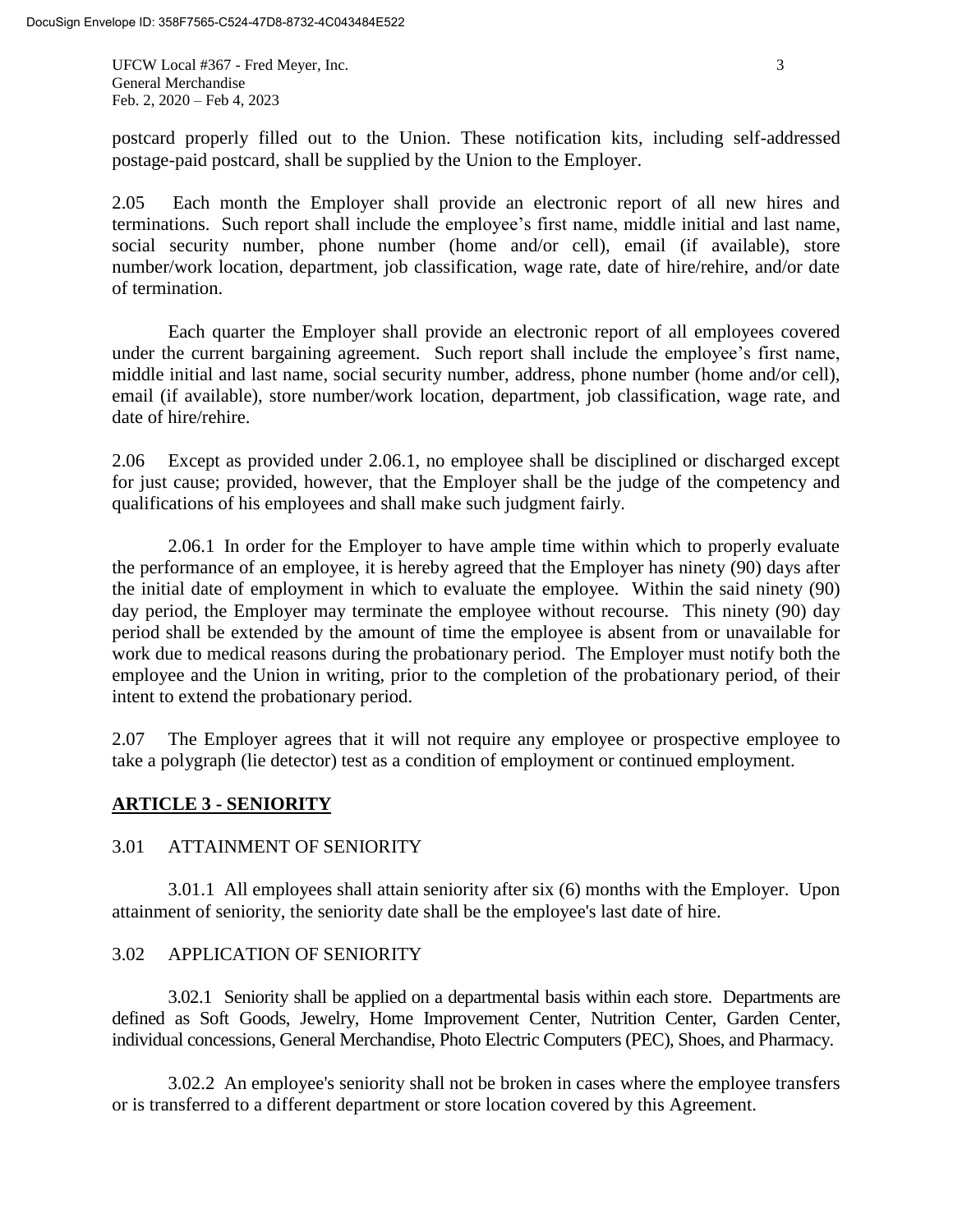UFCW Local #367 - Fred Meyer, Inc. 4 General Merchandise Feb. 2, 2020 – Feb 4, 2023

#### 3.03 LAYOFF

3.03.1 Where there is a reduction of the number of employees performing departmental work, the last employee hired shall be the first employee laid off, provided qualifications and ability are equal.

#### 3.04 REHIRE

3.04.1 Where there is an increase in the number of employees performing departmental work, the last employee laid off from such department work shall be the first employee rehired. In cases where two or more employees are laid off on the same day, the senior employee shall be the first rehired, provided qualifications and ability are equal.

3.04.2 In calling employees back to work in accordance with Section 3.04.1 above, the Employer shall attempt to contact the appropriate employee by telephone. It shall be the responsibility of the employee to keep management apprised at all times of the employee's current address and telephone number. The Employer shall be under no obligation to schedule or recall any employee who cannot be contacted due to change of address or telephone number.

#### 3.05 AVAILABILITY OF HOURS

3.05.1 The parties recognize that it is necessary to utilize both full-time and part-time employees in the Employer's business. Nevertheless, it is the policy of the Employer to utilize as many full-time employees (up to 40 straight-time hours per week) as is practical, taking into consideration the needs of the Employer's business. The Employer retains the sole and exclusive right to determine the needs of business and to establish weekly work schedules in accordance with said needs, and nothing in this Agreement shall restrict these rights. An employee with seniority, as provided in Section 3.01.1, performing a comparable work assignment within the same job classification as a junior employee who has been assigned a longer weekly work schedule, shall be entitled, upon request, to said junior employee's work schedule up to a maximum of forty (40) straight-time hours per week, provided that the senior employee's qualifications and ability are equal, that said employee is available to perform the longer weekly work schedule, and that said employee has previously notified the Employer, in writing, of the employee's desire to work additional hours. The senior employee's request for said longer weekly work schedule shall be made in writing to the employee's immediate department or section supervisor within twenty-four (24) hours of the publication of the weekly work schedule in question. Nothing herein shall be construed as a guarantee of daily or weekly hours of work. It shall be an obligation of the Employer to promptly investigate alleged abuses upon presentation, and to rectify such abuses when justified within the meaning of this section.

#### 3.06 LOSS OF SENIORITY

3.06.1 Except as otherwise provided for in Article 4, Leave of Absence, seniority shall be broken and the employee's service shall be terminated for the following reasons:

3.06.2 Voluntary quit;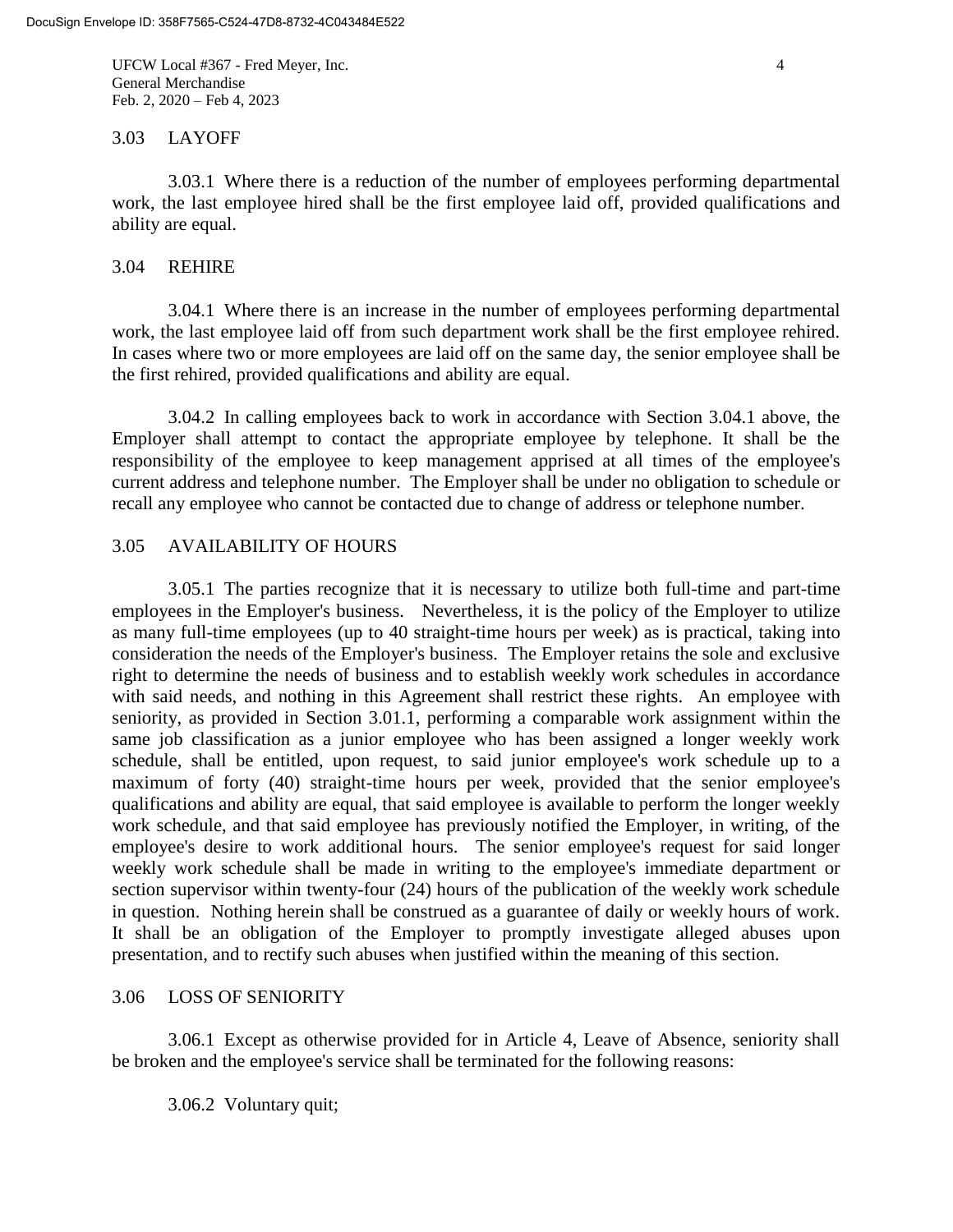UFCW Local #367 - Fred Meyer, Inc. 5 General Merchandise Feb. 2, 2020 – Feb 4, 2023

3.06.3 Discharge in accordance with paragraph 2.06;

3.06.4 Absence caused by a layoff in excess of ninety (90) consecutive calendar days;

3.06.5 Absence caused by an illness or non-occupational accident of more than six (6) months;

3.06.6 Absence caused by an occupational accident of more than twelve (12) consecutive months;

3.06.7 Failure to report to work within seventy-two (72) hours following the postmark of the written notice referred to in paragraph 3.04.2 mailed to employee's last known address; and,

3.06.8 Failure to report to work immediately following a leave of absence as provided for under Article 4.

3.07 Nothing set forth in this Article 3 shall be interpreted or applied to require any compensation for time not worked.

# **ARTICLE 4 - LEAVE OF ABSENCE**

4.01 All employees with one (1) year or more of continuous service shall be entitled to a leave of absence without pay for the following bona fide reasons:

4.01.1 Illness (including pregnancy) or non-occupational injury which requires absence from work;

4.01.2 Serious illness or injury in the employee's immediate family. Length of such leave shall not exceed thirty (30) days.

4.02 Leaves for personal reasons may be granted at the sole discretion of the employer to regular employees regardless of length of service.

4.03 Upon request of the Union, leaves of absence without pay for Union business not to exceed nine (9) months may be granted by the Employer to employees regardless of length of service.

4.04 Any request for a leave of absence under the terms of paragraphs 4.01 and 4.02 shall be in writing and state the following information:

4.04.1 Reason for such request;

4.04.2 Date leave is to begin; and

4.04.3 Date of return to work.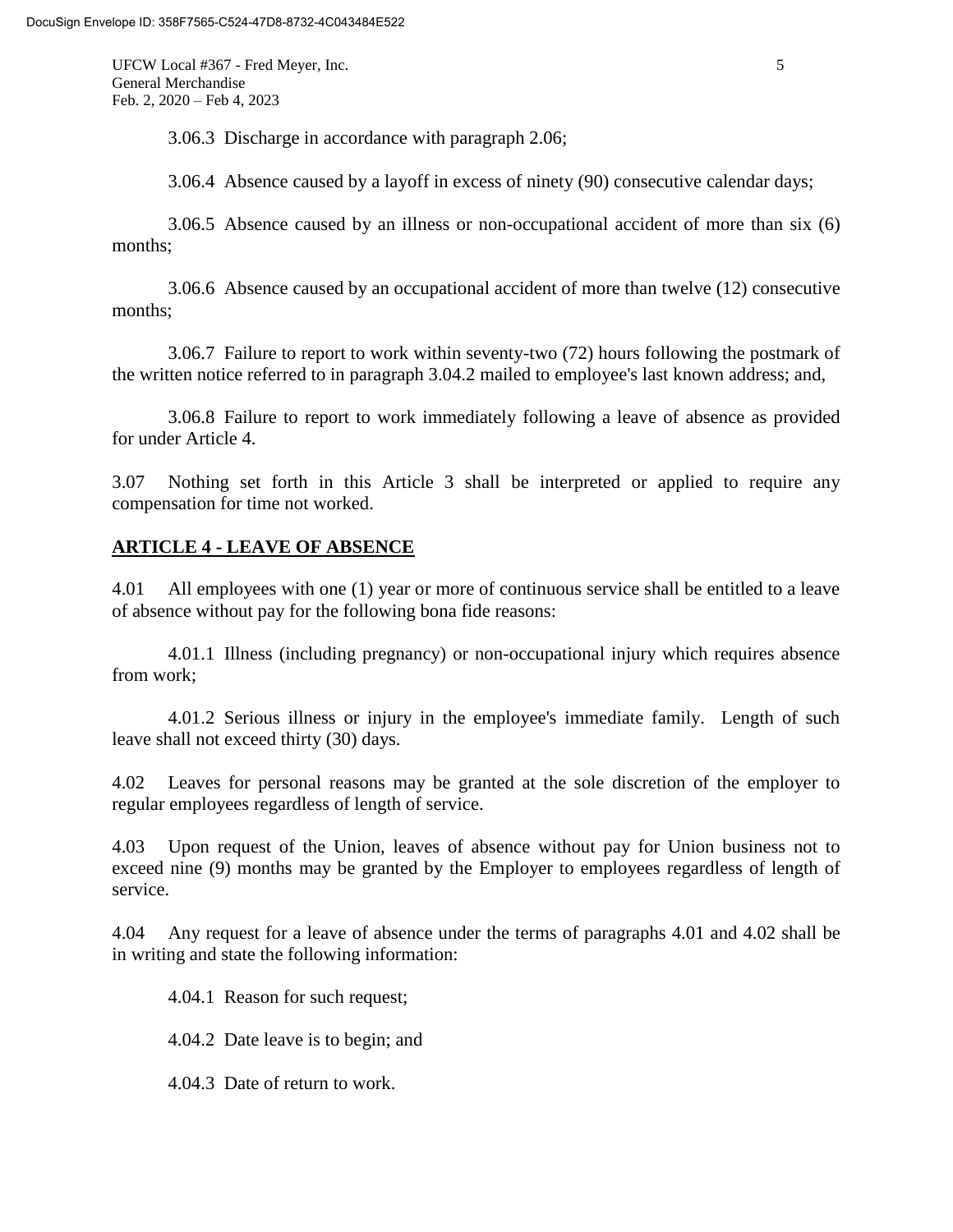UFCW Local #367 - Fred Meyer, Inc. 6 General Merchandise Feb. 2, 2020 – Feb 4, 2023

4.05 Any leave of absence with the exception of paragraphs 4.01.2 and 4.06, may run to a maximum of six (6) months.

4.06 Leaves due to occupational injuries shall be granted for the period of recovery up to a maximum of twelve (12) months.

4.07 The employee must be qualified to resume his regular duties upon return to work from an approved leave of absence.

4.07.1 A doctor's certificate verifying that the employee is able to resume his normal duties must be furnished if requested by the Employer.

4.07.2 The employee shall then return to the job previously held or to a job comparable with regard to the rate of pay, on the first weekly schedule prepared after the Employer has received notice in writing of the employee's availability.

4.08 Any employee who fails to return to work at the end of a leave of absence shall be terminated as provided for under paragraph 3.06.8.

4.09 Self-employment or employment elsewhere during an authorized leave of absence shall be considered a voluntary quit with forfeiture of all rights inherent to this Agreement, unless specifically authorized by management in writing prior to taking a leave of absence.

# **ARTICLE 5 - HOURS OF WORK AND OVERTIME**

5.01 Forty (40) hours per week consisting of five (5) days of eight (8) consecutive hours each (exclusive of not more than one hour out for lunch each day) shall constitute the basic straighttime work week.

5.02 All hours worked in excess of eight (8) hours per day and forty (40) hours per week shall be paid for at the rate of time and one-half  $(1-1/2)$ . Where six  $(6)$  days are worked on a mandatory basis, Monday through Saturday, time and one-half (1-1/2) shall be paid for work on the day (other than Sunday) the least number of hours are worked provided, however, a Store Helper may work the sixth (6th) day at straight time; provided further, the rate of straight time shall be applicable if the employee works six (6) days, Monday through Saturday, on a voluntary basis. Time and one-half (1-1/2) shall be paid for work on the 9th consecutive day and each day thereafter until a day off is reached except during the Christmas season or by mutual agreement.

5.03 A minimum of ten (10) hours shall be scheduled between two (2) consecutive work shifts. Work performed prior to the ten (10) hours between the two (2) work shifts, when so scheduled by the Employer, shall be paid at the rate of time and one-half  $(1-1/2)$  the employee's regular straight time rate of pay. This article shall not apply during the holiday season.

5.04 Premium Work: Work performed by employees on any of the following days or between the hours specified below shall be considered as premium work and paid for according to the premium rates set forth herein.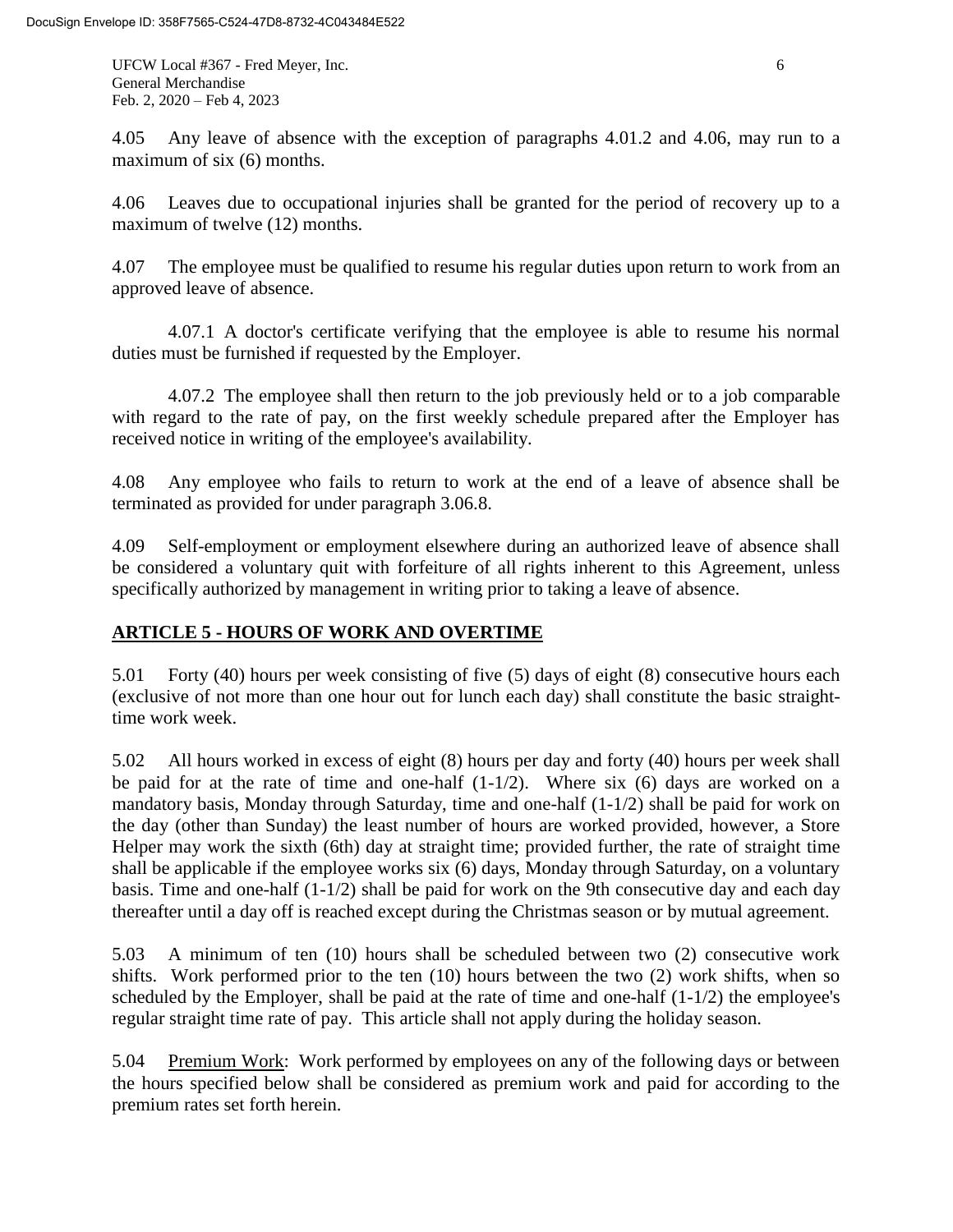UFCW Local #367 - Fred Meyer, Inc. 7 General Merchandise Feb. 2, 2020 – Feb 4, 2023

5.04.1 Sundays: The employee's regular rate of pay plus \$1.00 per hour.

5.04.2 Holidays: After six (6) months of employment, employees who work on any holiday specified in this Agreement shall be paid for at time and one-half  $(1-1/2)$  the employee's straight-time wage rate in addition to any holiday pay to which the employee is otherwise entitled to under Article 7.

5.04.3 12:00 a.m. (midnight) to 5:00 a.m.: The employee's regular straight-time rate of pay plus twenty cents  $(20¢)$  per hour.

5.04.4 There shall be no compounding or pyramiding of premium pay and overtime pay and only the highest applicable rate shall be paid.

5.05 Rest Periods: Employees shall be allowed a rest period of not less than ten (10) minutes, on the Employer's time for each four (4) hours of working time. Rest period shall be scheduled as near as possible to the mid-point of the work period. No employee shall be required to work more than three (3) hours without a rest period. In freestanding, five-hour shifts, employees shall receive one (1) 15-minute rest period.

5.06 Wage Statements: The Employer agrees to furnish each employee, on regular established paydays, a wage statement showing the name of the employee, period covered, hours worked, rate of pay, total amount of wages paid and deductions made. Employees receiving direct deposits will be furnished this information electronically.

5.07 Work Schedules: The Employer recognizes the desirability of giving his employees as much notice as possible in the planning of their weekly schedules of work and accordingly agrees to post a work schedule not later than 6:00 p.m. on Thursday in accordance with Letter of Understanding #8. It is understood that the work schedule may not be used to guarantee any specified number of hours of work to any employee and that the schedule may be changed in case of emergency; or by 48 hours' notice to the employee, or by mutual agreement between the Employer and the employee provided, however, no employee shall be discriminated against for failure to enter into such mutual agreement. The fifteen-minute chart shall include the period designated as the lunch period and shall be available by 6:00 p.m. on Thursday for the entire work week.

5.08 The Employer shall not schedule any employee for a split shift, except as provided under paragraph 5.09.

5.09 Employees required by the Employer to attend promotional sales meetings, training meetings, or other store business meetings, shall be paid at straight-time, limited to two (2) hours, overtime thereafter. Employees shall not be required to attend such meetings on their scheduled days off. The split shift provision of Section 5.08, and the minimum call-in requirement of Section 6.03, and the Section 5.03 provisions regarding minimum time between shifts shall not apply to time spent in store meetings.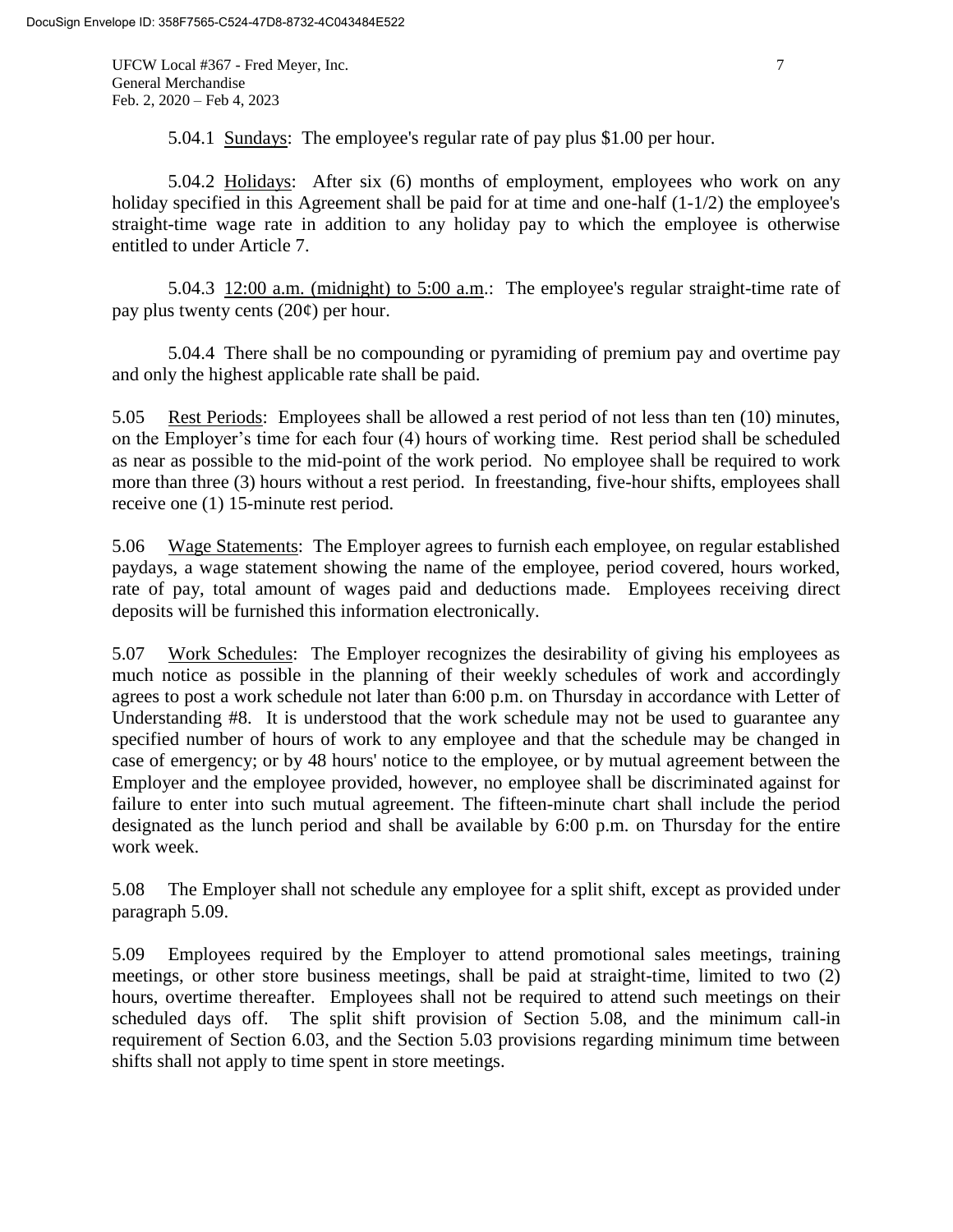UFCW Local #367 - Fred Meyer, Inc. 8 General Merchandise Feb. 2, 2020 – Feb 4, 2023

## **ARTICLE 6 - CLASSIFICATIONS AND MINIMUM RATES OF PAY**

6.01 The classifications and hourly rates of pay shall be set forth in Appendix "A", attached hereto and by this reference made a part hereof.

6.02 For the purpose of computing months of experience and determining length of service wage adjustments under paragraph 6.01 of this Article 6, one hundred and seventy-three and onethird (173-1/3) hours of employment with the current Employer shall be counted as one (1) month's experience provided that no employee shall be credited for more than one hundred seventy-three and one-third (173-1/3) hours of experience in any one calendar month. All wage adjustments required by the application of this Article shall be effective on the first (1st) Sunday following the completion of the hours specified above.

6.02.1 The apprentice pay bracket formula is based entirely on actual hours of comparable experience in the retail industry, experience which is absolutely essential for proper understanding of the responsibilities and satisfactory performance of the job or position. However, for those apprentices who go into the military service prior to becoming a Journeyperson, such an employee will be re-employed at the next higher wage rate above his rate at the time of entry into the military service, if the employee applies for re-employment within ninety (90) days following discharge.

6.03 All employees, except those in the classification Store Helper and except in cases of emergency beyond the Employer's control or where the employee is unable to work four (4) hours on a particular day, shall receive not less than four (4) continuous hours' work or equivalent compensation in any one day ordered to report for work, compensation to begin at the time of reporting for duty.

6.04 The terms and conditions of employment covered under this Agreement are intended to be only minimums of wages and other employee benefits. The Employer may place superior wages and other employee benefits in effect and may reduce the same to the minimums herein prescribed without consent of the Union.

6.05 Comparable experience means having performed similar kinds of work in handling similar kinds of merchandise for Fred Meyer, Inc. The Employer shall be the sole judge of the comparability of prior experience and such judgment shall not be arbitrary or capricious. Where comparable past experience is applicable, it shall be applied as follows: If less than four (4) years have elapsed since last employed, in comparable experience, full credit is given; if more than four (4) years, no credit shall be given.

6.05.1 Prior hours of experience must be claimed on the employment application.

6.06 Promotion. General Merchandise clerks who are promoted to another position under Appendix B or C of the Grocery Agreement shall remain at their current wage rate, but shall be given credit for prior hours of experience toward their new progression.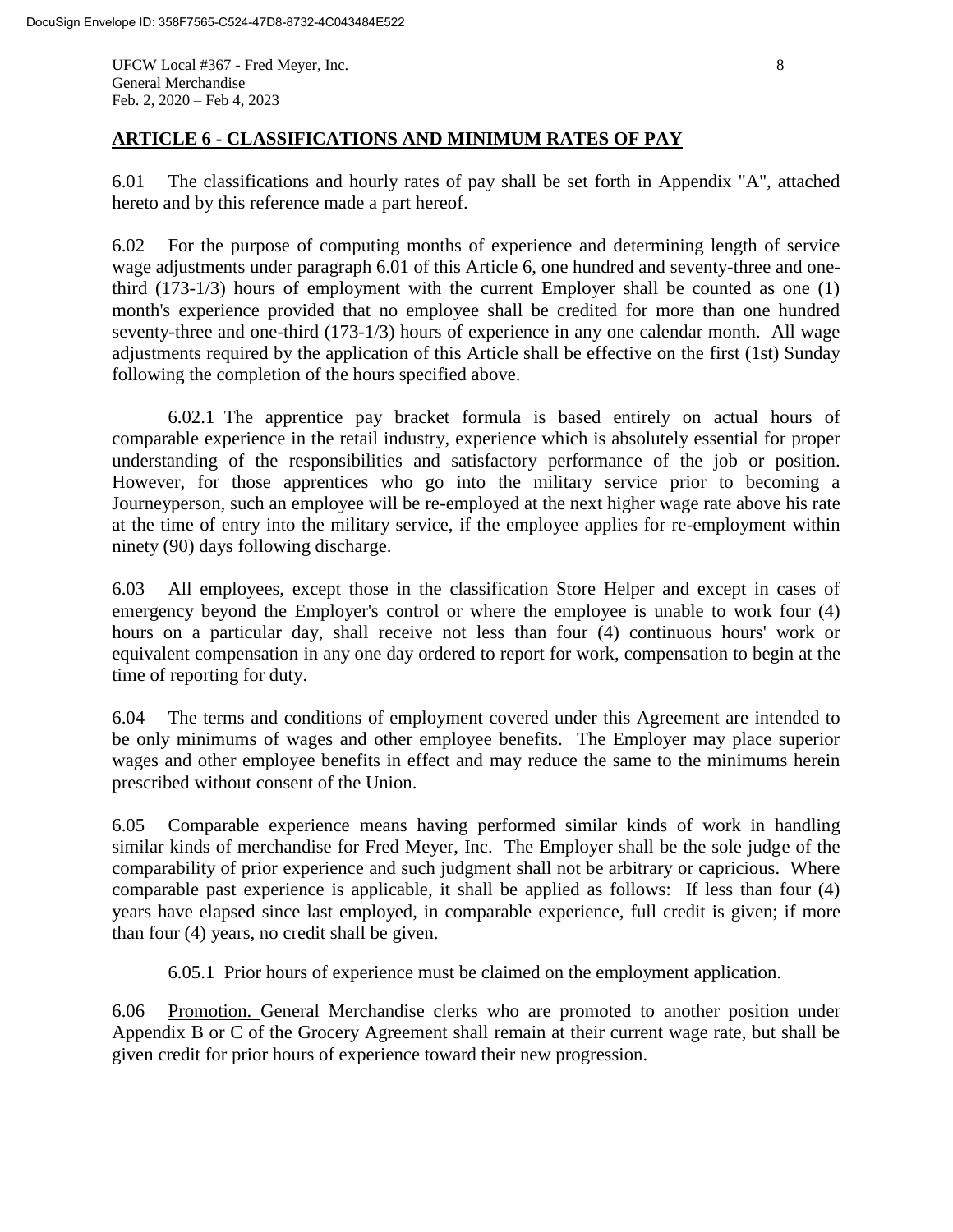UFCW Local #367 - Fred Meyer, Inc. 9 General Merchandise Feb. 2, 2020 – Feb 4, 2023

General Merchandise clerks who are promoted to a position under Appendix A of the Grocery Agreement shall remain at their current wage rate until accumulating 2,080 hours and then shall progress to the next higher rate in the progression and then continue their progression under Appendix A. This clause does not apply to Courtesy Clerks, Helper Clerks, or other employees covered under separate Appendices or LOU's.

## **ARTICLE 7 - HOLIDAYS**

7.01 The following days shall be considered holidays: New Year's Day (January 1), Memorial Day (last Monday in May), Independence Day (4th of July), Labor Day (1st Monday in September), Thanksgiving Day (4th Thursday in November) and Christmas Day (December 25). Employees will be eligible for the above holidays after six (6) months' continuous employment.

7.01.1 Personal Holiday: Current employees with one year of employment shall have two personal holidays as of July 17, 2014 and employees hired after July 17, 2014 shall have two personal holidays after one year of employment. Such personal holidays shall be scheduled by mutual agreement between the Employer and the employee, provided the employee shall give the Employer fourteen (14) days' advance notice of the day they desire as their personal day. After the first year of employment, such personal holidays must be taken each year before the employee's anniversary date. Personal holidays may not be accumulated or carried over from one year to the next. By mutual agreement, the employee may receive pay in lieu of a day off for their personal holidays.

7.02 Employees, provided they normally work the hours as specified below, who work during the week in which the holiday occurs, and report for work their last scheduled working day preceding and their next scheduled working day immediately following the holiday, shall be paid for holidays, specified in paragraph 7.01 of this Article not worked on the following basis:

7.02.1 Employees normally working twelve (12) hours or more per week shall be paid for the holiday on the basis of one-fifth (1/5) of the employee's normal hours worked per week. The Employer shall use a standard computing period of no less than four (4) calendar weeks preceding the holiday week to determine the "hours normally" worked.

7.03 Employees who qualify for holiday pay as specified in paragraph 7.01 and 7.02 of this Article shall be paid time and one-half (1-1/2) in addition to such holiday pay for work performed on holidays named in paragraph 7.01 of this Article.

7.04 Holiday work shall be on a voluntary basis. If there are not enough employees who volunteer to work to properly operate the store, then the necessary employees shall be scheduled to work beginning with the least senior qualified employee.

# **ARTICLE 8 - VACATIONS**

8.01 All employees who have worked continuously for the Employer and who receive straight-time compensation for eight hundred (800) or more hours in their anniversary year shall be entitled to an annual vacation with pay as follows: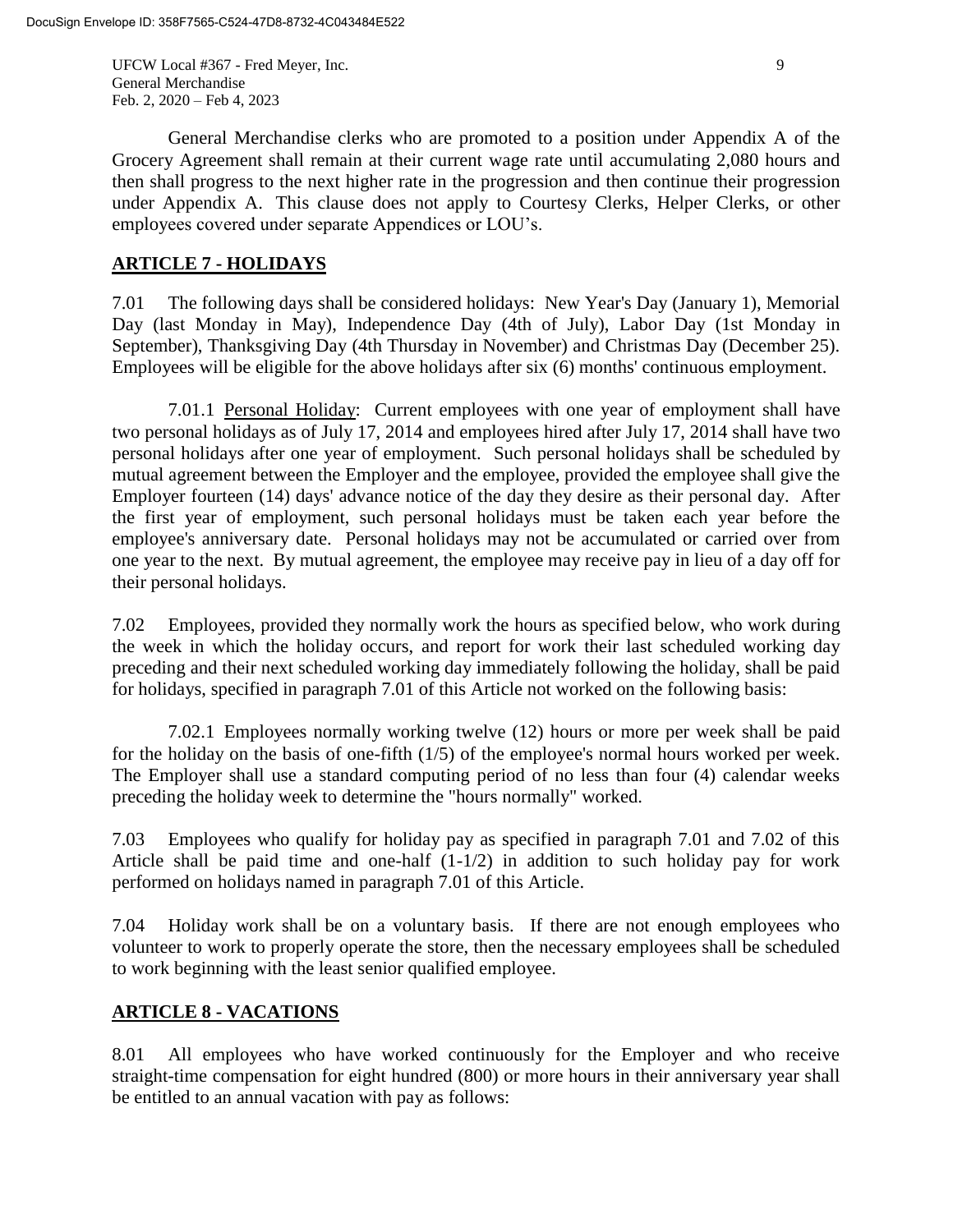UFCW Local #367 - Fred Meyer, Inc. 10 General Merchandise Feb. 2, 2020 – Feb 4, 2023

| After completion of one (1) continuous year      | $-$    | One $(1)$ week    |
|--------------------------------------------------|--------|-------------------|
| After completion of two (2) continuous years     | $\sim$ | Two $(2)$ weeks   |
| After completion of five (5) continuous years    | $\sim$ | Three $(3)$ weeks |
| After completion of twelve (12) continuous years | $\sim$ | Four $(4)$ weeks  |

8.02 Employees who qualify as in Section 8.01 above, shall receive vacation pay at the rate of pay in effect at the time of taking of vacation based upon the average weekly straight-time hours worked since the last anniversary date of their employment.

8.03 Time not worked up to a maximum of thirty (30) days per year due to vacation, holidays, verified absences due to illness or accident and excused absences shall be counted as time worked for the purpose of computing vacation pay.

8.04 Any employee otherwise eligible for vacation who voluntarily quits, retires, or is permanently laid off due to lack of work, shall be entitled to pro-rata vacation pay in proportion to the hours for which the employee has received straight-time compensation to the 2,080 hour industrial year.

8.05 Employees whose vacations are scheduled during a holiday week shall receive holiday pay provided for under the terms of Article 7 of this Agreement in addition to vacation pay.

# **ARTICLE 9 - SICK LEAVE**

9.01 Employees, after one (1) year of service, during each twelve (12) months following their last date of employment, (after the first (1st) and each succeeding year of continuous employment with their current Employer) shall be entitled as set forth below to paid sick leave at their current regular straight-time hourly rate for bona fide illness or injury-off-the-job.

9.02 Sick leave pay shall be accrued by an employee depending upon the number of straighttime hours worked, including vacation and holiday hours, by the employee with his current Employer in each twelve (12) months as follows:

| Hours Worked | Hours of Sick Leave Pay |
|--------------|-------------------------|
| 1248 - 1679  | 24                      |
| 1680 - 1999  | 32                      |
| 2000 or more | 40                      |

9.03 Sick leave pay, to the extent earned, shall begin on the third  $(3<sup>rd</sup>)$  normally scheduled working day of illness or injury off-the-job or the first  $(1<sup>st</sup>)$  normally scheduled working day, if the employee is hospitalized (includes day/outpatient surgery), or the employee has a full bank (120 hours) of earned sick leave and shall be in an amount per day equal to the average number of straight-time hours worked per day by the employee during the past twelve (12) months; provided (1) the daily total of sick leave pay under this Article and disability payments provided by the Health and Welfare Plan shall not exceed the current regular straight-time rate for the employee's average hours up to eight (8) hours per day; and (2) not more than five (5) days' sick leave pay shall be required in any one (1) work week.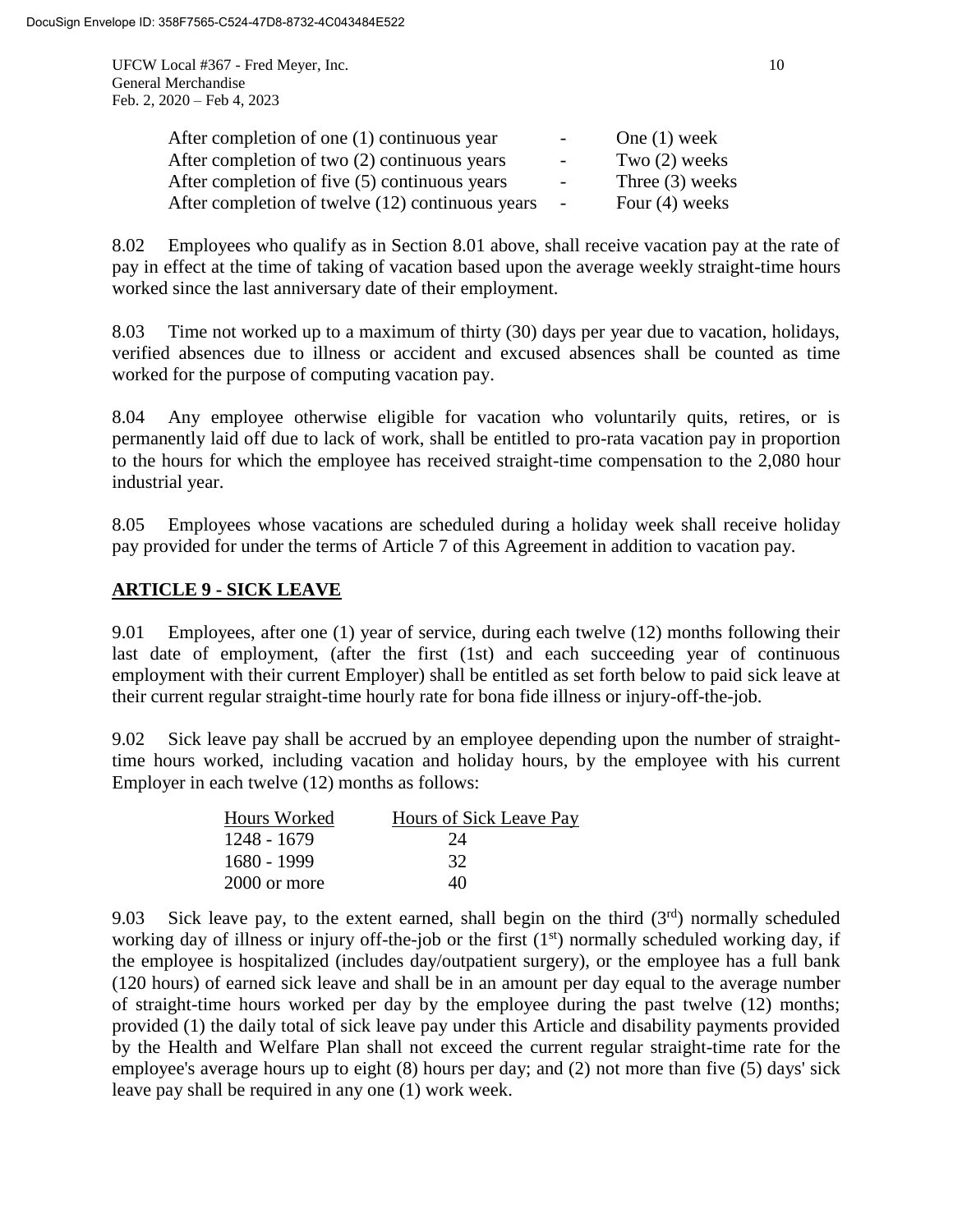UFCW Local #367 - Fred Meyer, Inc. 11 General Merchandise Feb. 2, 2020 – Feb 4, 2023

9.04 Sick leave pay shall be cumulative from year to year, but not to exceed a maximum of one hundred twenty (120) hours. Sick leave pay must be earned by employment with one Employer.

9.05 In order to receive sick leave benefits, a doctor's certificate or other authoritative verification of illness may be required by the Employer. The Employer agrees it will not require a doctor's verification in every situation.

9.06 Any employee found to have abused sick leave benefits by falsification or misrepresentation shall thereupon be subject to disciplinary action, reduction or elimination of sick leave benefits (including accumulated sick leave) and shall further restore to the company amounts paid to such employee for the period of such absence, and may be discharged by the company for such falsification or misrepresentation.

9.07 Sick leave benefits shall apply only to bona fide cases of illness and injury-off-the-job and shall not apply to on-the-job accidents.

9.07.1 Sick leave may be utilized to supplement worker's compensation to the extent it has been accumulated, however, the total of sick leave pay, disability payment under any employer paid insurance plan, and worker's compensation benefits paid to an employee in any calendar week shall not exceed the average earnings of an employee for the six (6) weeks prior to his/her absence.

9.08 Employees shall be permitted family leave in accordance with RCW 49.12 on the same terms and conditions (including eligibility requirements) as set out in this Agreement.

# **ARTICLE 10 - BEREAVEMENT LEAVE**

10.01 After their first year of employment, employees who are regularly employed 24 hours or more per week, shall be allowed up to three (3) days off with pay for loss of their normal scheduled hours of work during the three (3) calendar days commencing with or immediately following the date of the death of a member of their immediate family as defined below. Bereavement leave will be paid only with respect to a work day on which the employee would otherwise have worked and shall not apply to any employee's scheduled days off, holidays, vacation, or any other day in which the employee would not, in any event, have worked. Scheduled days off will not be changed to avoid payment of bereavement leave. Bereavement leave shall be paid for at the employee's regular straight-time hourly rate. Immediate family shall be defined as spouse, daughter, son, mother, father, mother-in-law and father-in-law of existing spouse, grandparents, brother, sister, step children, grandchildren, current stepmother, current stepfather, domestic partner and relatives residing with the employee.

# **ARTICLE 11 - JURY DUTY**

11.01 After their first year of employment, employees who are regularly employed eighty (80) hours or more per month who are called for service on a superior court, federal district court, municipal court or district court jury shall be excused from work for the days on which they serve, up to a calendar year maximum of one hundred twenty (120) hours per year of an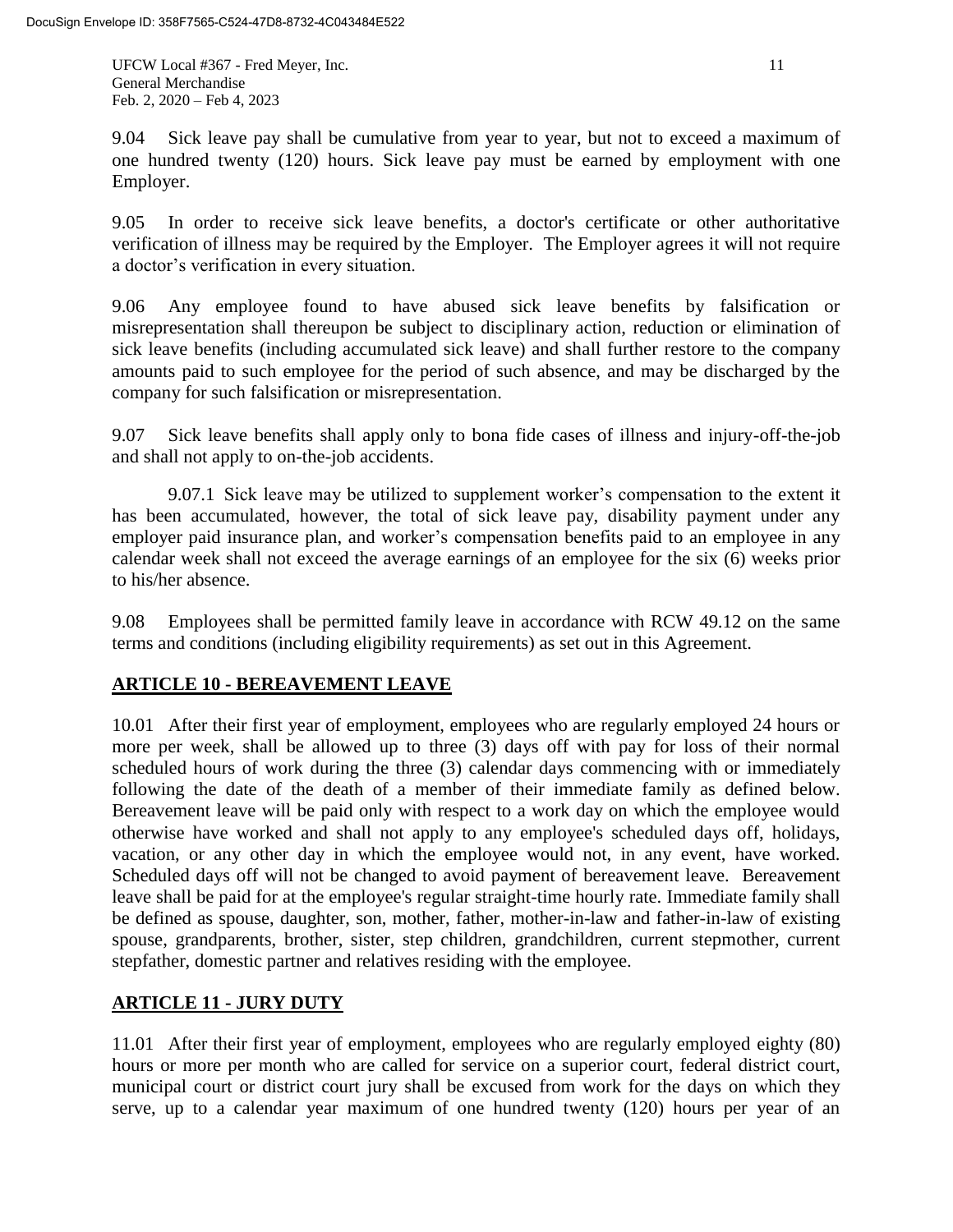UFCW Local #367 - Fred Meyer, Inc. 12 General Merchandise Feb. 2, 2020 – Feb 4, 2023

employee's scheduled hours, and shall be paid the difference between the fee they receive for such service and the amount of straight-time earnings lost by reason of such service up to a limit of eight (8) hours per day, forty (40) hours per week; provided, however, an employee called for jury duty who is temporarily excused from attendance at court must report to his place of work if sufficient time remains after such excuse to permit him to report to his place of work and work at least one-half (1/2) of his normal workday. In order to be eligible for such payments, the employee must furnish a written statement from the appropriate public official showing the date and time served and the amount of jury pay received. The Employer will not reschedule employees to circumvent the requirements of this Article.

11.01.1 Witness Duty. Employees required to appear in court or in legal proceedings on behalf of their Employer during unscheduled hours, shall receive compensation at their regular straight-time hourly rate of pay only for the time spent in making such appearance, less any witness fees received. No other provision of this Agreement shall apply to this Section.

11.01.2 If an employee is required to appear on behalf of his/her Employer during regular straight-time hours, he/she shall receive compensation at their regular straight-time hourly rate of pay for the time spent in making such appearance, less any witness fees. In this event, these hours will be considered compensable hours under the terms of this Agreement.

# **ARTICLE 12 - HEALTH AND WELFARE**

12.01 Employees shall continue to have Health and Welfare benefits provided through the Kroger Health and Welfare Plan now in effect for employees of Fred Meyer that are covered by these plans. Employees will be subject to all terms and conditions of the plans and will be covered by any increase in benefits or any changes in the plans on the same basis as other employees and as determined by law and the trustee of the plan

12.02 Fred Meyer will continue to provide short-term disability benefits as follows: Regular full-time employees and part-time employees averaging 24 hours per week who exhaust all accumulated full-time sick leave benefits during an extended illness or injury, defined as an absence of two weeks or longer, will receive short-term disability at half pay. Combined fulltime and half-time benefits may be continued up to a maximum of 26 weeks.

## **ARTICLE 13 - RETIREMENT PROGRAM**

13.01 During the 2019 negotiations, the parties reached detailed pension agreement which is set forth in Attachment A-2 (Kroger) to the parties' Health & Welfare and Pension Agreement. The required employer hourly contributions are set forth in this Article below and in the parties' pension agreement.

13.02 The Employer agrees to continue to contribute the rate of twenty-five cents  $(25¢)$  per compensable hour maximum of one hundred seventy-three (173) hours per month per employee originally effective February 2009, based on January hours. These monies shall be used by the Board of Trustees to provide pension benefits to eligible employees. The Employer also agrees to continue to contribute an additional contribution of ten cents  $(10¢)$  per hour originally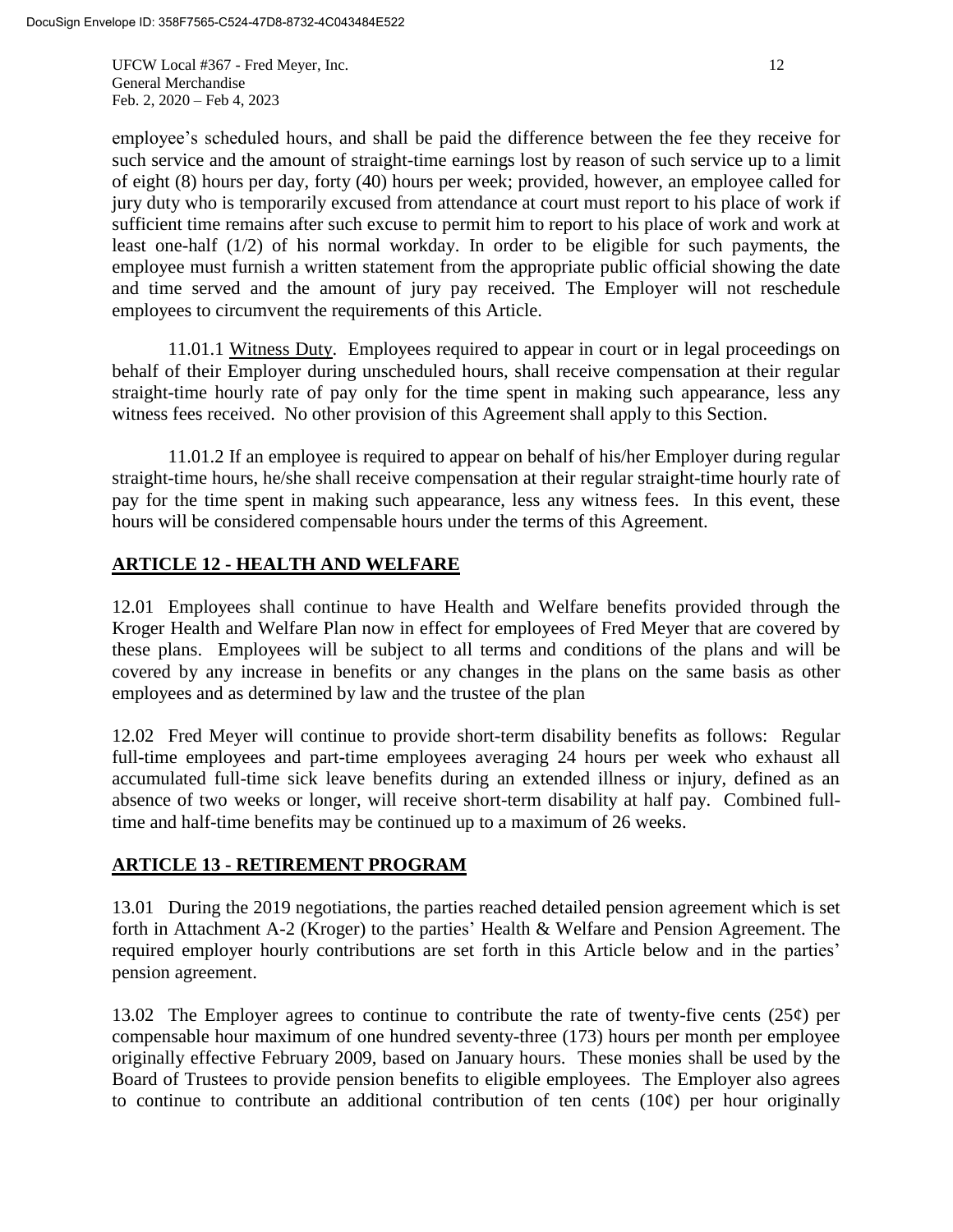UFCW Local #367 - Fred Meyer, Inc. 13 General Merchandise Feb. 2, 2020 – Feb 4, 2023

effective February 2008, based on January hours, into the Sound Retirement Trust. This increase will not be included for the purpose of benefit credit, but will be used solely for the purpose of deficit reduction. However, in the event the ten cents  $(10¢)$  or any portion thereof is no longer needed for deficit reduction, the Employer agrees to continue contributing ten cents (10 $\varphi$ ) per compensable hour.

13.03 Employer Contributions:

13.03.1 Until the effective date of the new future service defined benefit variable plan ("Sound VAP Trust"), the Employer will continue to make contributions to the Sound Retirement Trust as described in this Section and the Employer's active employees will continue to earn benefit accruals under the Sound Retirement Trust. The Employer will contribute the following amounts and in accordance with Attachment A-2 (Kroger) to the parties' Health & Welfare and Pension Agreement:

| Base                                   | \$0.25  |
|----------------------------------------|---------|
| Pre-PPA Suppl.^                        | \$0.10  |
| Past Rehab Incr.                       | \$0.754 |
| <b>Current Total:</b>                  | \$1.104 |
|                                        |         |
| <b>Rehab Plan Increases This Term:</b> |         |
| Jan. 2021 hours $(+\$0.106)$           | \$1.210 |
| Jan. 2022 hours $(+\$0.106)$           | \$1.316 |
| Jan. 2023 hours (+\$0.106)             | \$1.422 |

Effective at such time that the Trustees determine that the ten cents  $(10¢)$  supplemental contribution or any new or additional supplemental contribution rate required by the Trustees during the term of this agreement is no longer required, the Employer shall commence paying an additional two cents  $(2\varphi)$  supplemental contribution for a period of twenty-eight (28) months. This shall be in addition to all other contributions required under this Article.

By way of example, in the event the entire ten cents  $(10¢)$  is no longer needed, the Employer shall add eight cents  $(8¢)$  to the then current benefit contribution rate and continue to pay two cents  $(2\phi)$  toward deficit reduction for a twenty-eight  $(28)$  month period. After completion of the twenty-eight (28) month period the Employer shall add the remaining two cents ( $2\phi$ ) to the eight cents ( $8\phi$ ) resulting in a total increase of ten cents ( $10\phi$ ) to the then current benefit contribution rate.

13.03.2 Kroger's contribution obligation will cease to the Sound Retirement Trust on the date of the transfer of assets and liabilities to the UFCW Consolidated Pension Fund per Attachment A-2 (Kroger) to the Health & Welfare and Pension Agreement.

13.04 Sound VAP Trust Employer Contributions: Upon the effective date of the new future service defined benefit variable plan ("Sound VAP Trust"), the employer will contribute for each eligible employee to the Sound VAP Trust in accordance with Attachment A-2 (Kroger) to the Health & Welfare and Pension Agreement.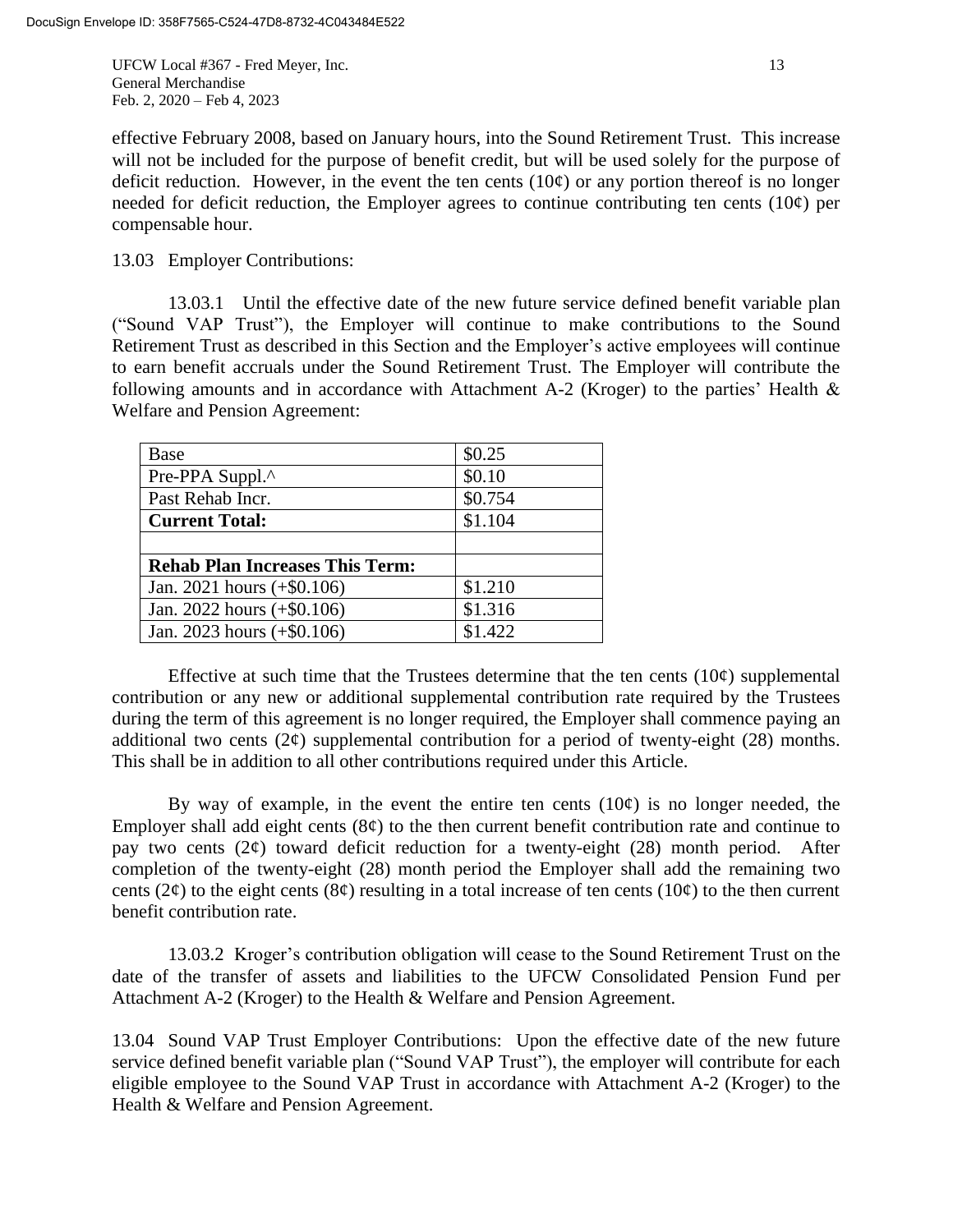UFCW Local #367 - Fred Meyer, Inc. 14 General Merchandise Feb. 2, 2020 – Feb 4, 2023

13.05 The term "compensable hour" shall mean any hour for which any employee receives any compensation required by this Agreement.

13.06 The contribution referred to shall be computed monthly and the total amount due for each calendar month shall be remitted in a lump sum not later than twenty (20) days after the last day of the month.

13.06.1 The Board of Trustees of the Sound Retirement Trust shall have the authority to establish and enforce a method for reporting contributions on an accounting period basis, rather than a calendar month basis, provided that in no event shall the Employer's total obligation be different than what it would have been on a calendar month basis. Further, the total contributions due for each approved accounting period shall be remitted in a lump sum not later than twenty (20) days after the end of the accounting period.

13.07 The provisions of the Grievance Procedure language set forth in this Agreement shall, in no way, apply to or affect the Employer's obligation to pay contributions to this Trust Fund.

13.08 The Employer and the Union agree to be bound by the terms and provisions of that certain Trust Agreement creating the Sound Retirement Trust, dated January 13, 1966 and as subsequently amended. Further, the Employer accepts as his representative for the purpose of such Trust Fund, the Employer Trustees who will be appointed by Allied Employers, Inc., to serve on the Board of Trustees of said Trust Fund and their duly appointed successors. The Employer and the Union also agree to be bound by the terms of the parties' Health & Welfare and Pension Agreement. At such time as the Kroger transfer to the UFCW Consolidated Fund is complete and all the terms of the Kroger Pension Agreement have been met, Kroger will no longer participate in the Sound Retirement Trust.

13.09 Pension Protection Act (PPA). This Agreement is to be subject to the 2018 Plan Year Rehabilitation Plan adopted by the Board of Trustees as revised December 5, 2019.

# **ARTICLE 14 - STATE INDUSTRIAL INSURANCE**

14.01 All employees shall be covered under Washington State Workmen's Industrial Accident Compensation or guaranteed equal coverage.

# **ARTICLE 15 - GENERAL CONDITIONS**

15.01 No employee shall be disciplined or discharged for reporting contract violations to the Union.

15.02 All gowns, aprons, and uniforms required by the Employer shall be furnished and kept in repair by the Employer and, except where the garment is of drip-dry material, the Employer shall pay for the laundering of same.

15.03 In the event any employee covered by this Agreement shall be called or conscripted for the Army, Navy, Marine Corps, or other branch of the United States military service, he shall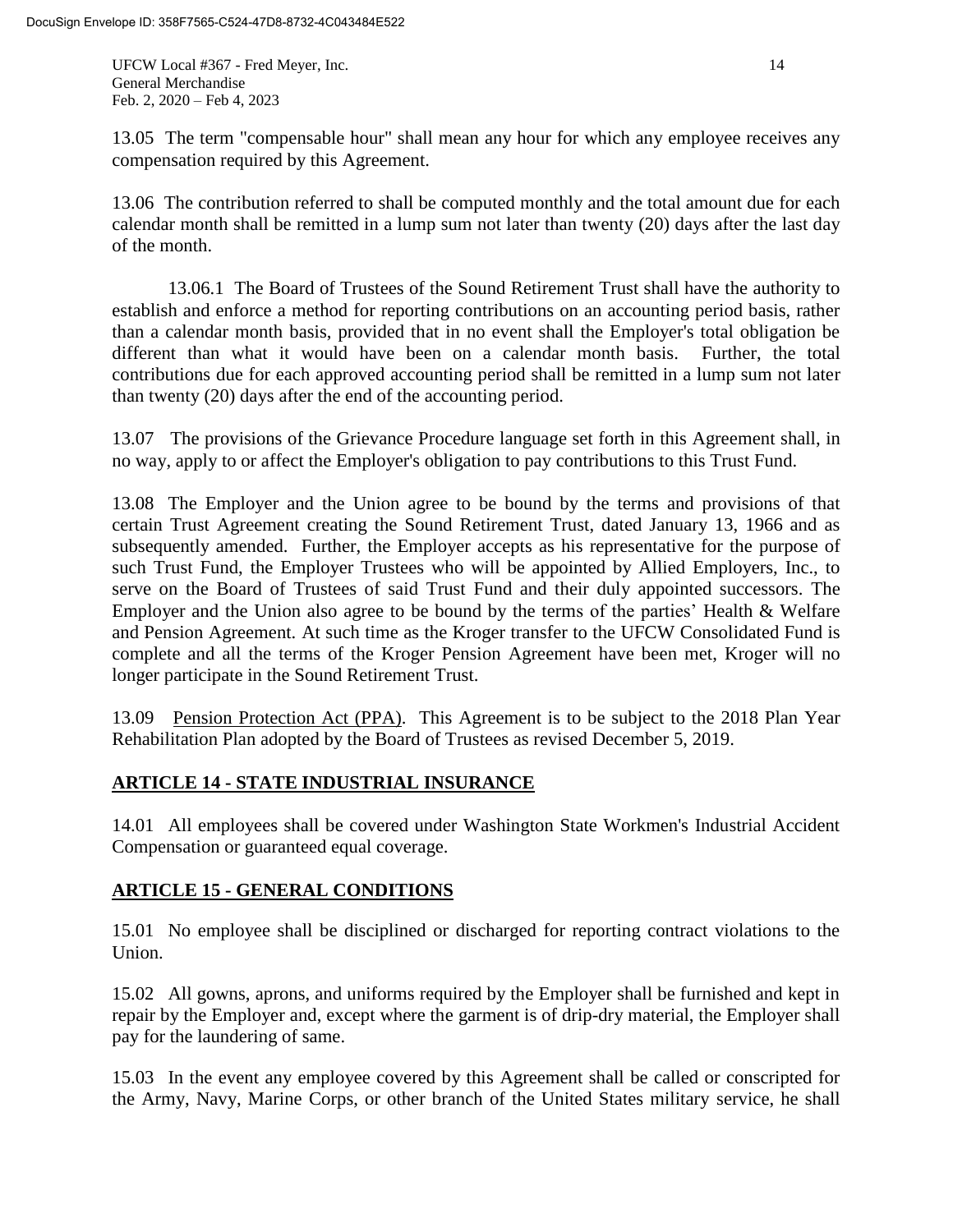UFCW Local #367 - Fred Meyer, Inc. 15 General Merchandise Feb. 2, 2020 – Feb 4, 2023

retain, consistent with his physical and mental abilities, all seniority rights hereunder for the period of this Agreement or any renewal or extension thereof, provided application for reemployment is made within ninety (90) days after being honorably discharged from such military service, current law to govern at time of application.

15.04 It is the desire of both the Employer and the Union to avoid wherever possible the loss of working time by employees covered by this Agreement. All contacts will be handled so as to not interfere with the employee's duties or with service to the customers.

15.05 The Union agrees to issue a Union Store Card and/or window decals to the Employer. Such Union Store Cards and decals are and shall remain the property of the United Food and Commercial Workers International Union, and the Employer agrees to surrender said Union Store Cards and/or decals to an authorized representative of the Union on demand in the event of failure by the Employer to observe the terms of this Agreement.

15.05.1 The Employer shall display such Union Store Cards and/or decals in conspicuous areas accessible to the public in each establishment covered by this Agreement.

15.06 The Employer shall furnish to the Union on written request a copy of the payroll records of all bargaining unit employees, but not more than one (1) payroll record need be furnished during a twelve (12) month period.

15.07 There shall be no "free" or "time-off-the-clock" work practices under this Agreement. Any employee found by the Employer or the Union to be engaging in such unauthorized practice shall be subject to discipline, which may include termination. Such disciplinary action may be subject to Article 17, Grievances.

15.08 Except as herein clearly and explicitly limited in the express terms of this Agreement, the rights of the Employer in all respects to manage its business operation and affairs including but not limited to the right to make and enforce reasonable rules to assure the orderly and efficient operation of the business shall be unimpaired. The above rights of management are not all inclusive but indicate the type of matters or rights which belong to and are inherent to management.

15.09 Any employee receiving the approval of management to use his automobile for company business shall be compensated at the current company rate for all miles so used.

15.10 Drug and Alcohol Policy - Employees shall be subject to the Employer's Drug and Alcohol Policy, as those standards may be modified or amended by the Employer from time to time; provided, however, that prior to implementing any change in the Drug and Alcohol Policy, the Employer will give the Union notice of the proposed change and an opportunity to bargain. Any request to bargain must be received by the Employer within 15 calendar days after receipt of the proposed changes by the Union.

15.11 The Employer will notify the Union prior to implementation of any new technology or methods that may have a material effect on the wages, hours, or working conditions of any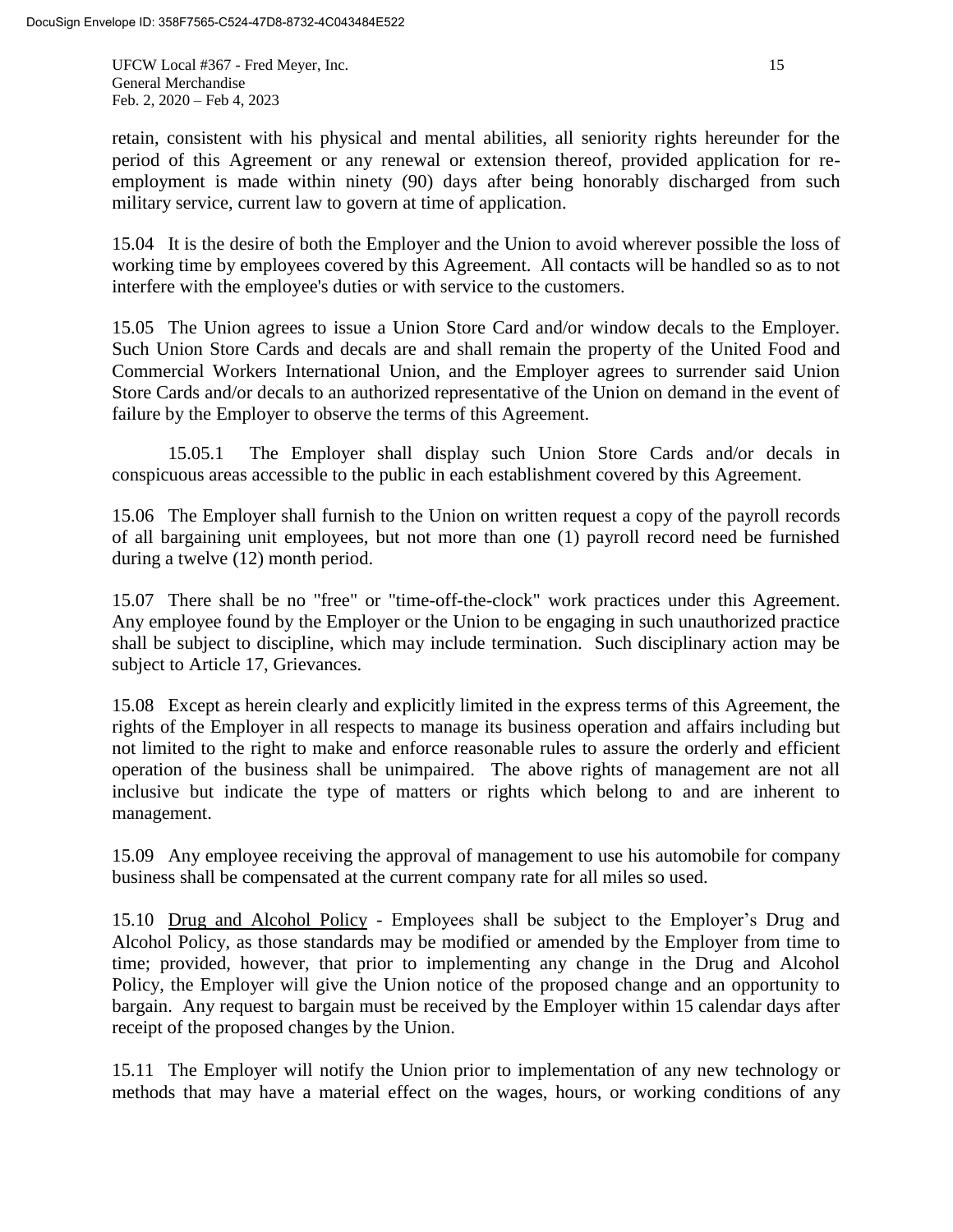UFCW Local #367 - Fred Meyer, Inc. 16 General Merchandise Feb. 2, 2020 – Feb 4, 2023

bargaining unit employee. When practicable such notice will be given at least 60 days prior to implementation.

## **ARTICLE 16 - NON-DISCRIMINATION**

16.01 The parties to this Agreement acknowledge their responsibilities under Title VII of the CIVIL RIGHTS ACT of 1964 and the AGE DISCRIMINATION IN EMPLOYMENT ACT of 1967, and do hereby agree not to discriminate on the basis of race, color, religion, sex, national origin, age, or disability. The Employer and the Union agree that each will fully comply with applicable laws and regulations regarding discrimination and will not discriminate against any employee or applicant for employment because of such person's race, religion, color, national origin, sex, age, honorably discharged veteran or military status, sexual orientation, or the presence of any sensory, mental, or physical disability. Any reference to gender in this Agreement includes both genders. Both parties recognize in all cases of conflict between the Americans With Disabilities Act (ADA) and any provisions of this Agreement, or any practice under any of its provisions, the ADA shall prevail.

16.02 When the gender "he" or "she" is used within this Agreement, it is for explanatory purposes only and does not refer to the actual sex of any person.

# **ARTICLE 17 - GRIEVANCES**

17.01 The Employer agrees that disciplinary action will be made fairly and impartially, but in the event a protest of a disciplinary action is lodged with the Employer, then the provisions of this Article shall be invoked.

17.02 Both parties agree not to use strikes, lockouts, or other economic weapons or actions to settle any grievances or disputes concerning the application or interpretation of this Agreement, but to settle them in an amicable manner, as provided above. It is further understood that the duly authorized representatives of Local 367 shall have the authority on behalf of the Union to enforce the terms of this Agreement.

17.03 No grievance or claim of violation of this Agreement shall be recognized unless presented in writing within thirty (30) days from the date of the occurrence giving rise to the complaint or grievance, except that in cases of discharge the grievance shall be filed within fifteen (15) days. Wage rates for new employees without any previous experience, that are established at less per hour than the minimum applicable contract rate, shall be subject to back adjustment for a maximum period of six (6) months from the date the employee was hired. Time limitations for the filing of grievances concerning past credit experience shall be governed by the terms of Article 6. The limitations provided in this Section shall, likewise, apply to the Employer. The written grievance shall state as fully as possible the matter at issue and the contractual violation alleged. Any grievance not filed in accordance with this Section shall be deemed waived.

17.04 Grievances shall be adjusted by accredited representatives of the Employer and the Union. In the event of the failure of these parties to reach a satisfactory adjustment within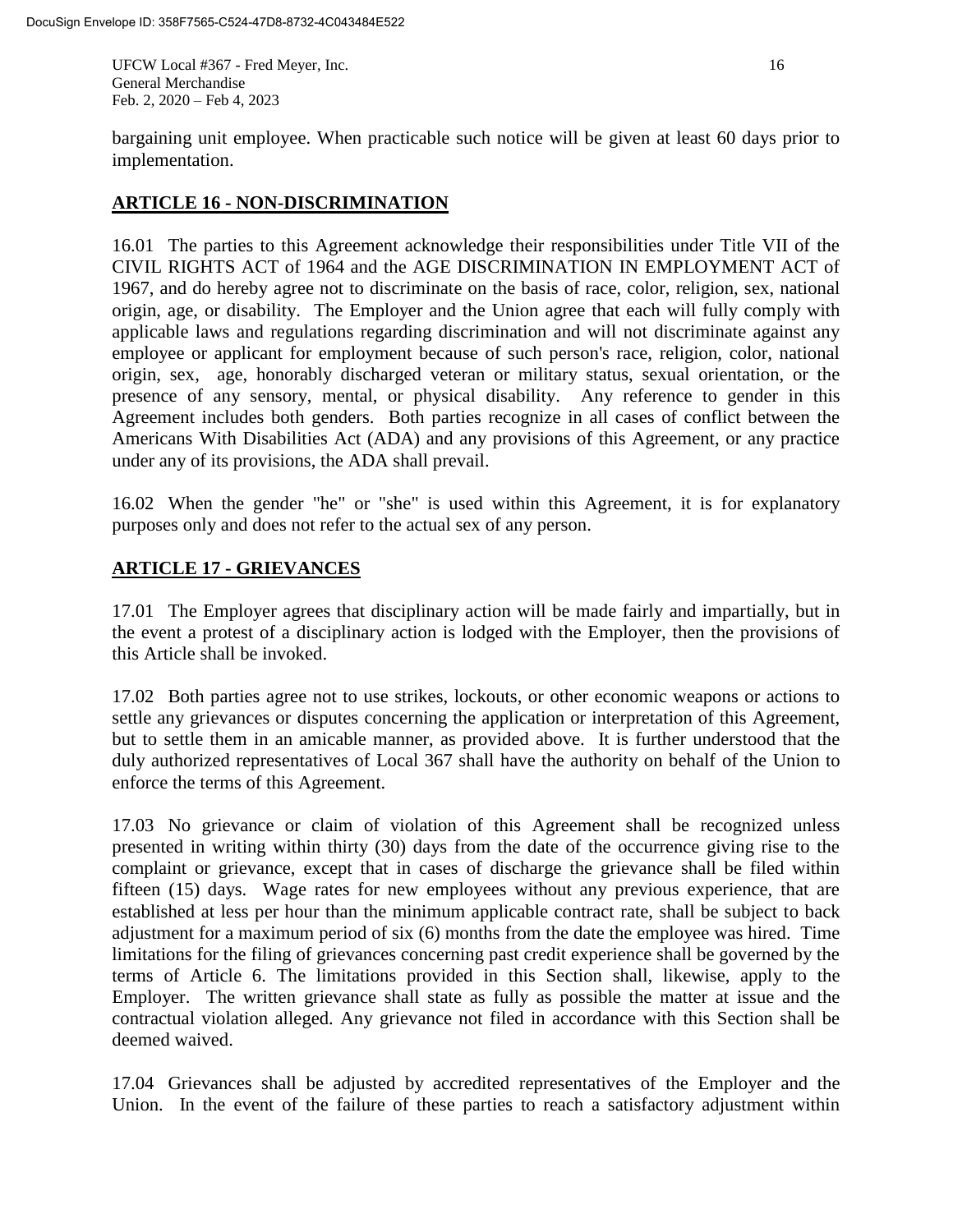UFCW Local #367 - Fred Meyer, Inc. 17 General Merchandise Feb. 2, 2020 – Feb 4, 2023

twenty-one (21) days from the date the grievance is filed in writing by the aggrieved party, the matter must be referred by the moving party for final adjustment to a Labor Relations Committee consisting of one (1) member from the Employer and one (1) member from the Union; and the decision of the Labor Relations Committee shall be final and binding. In the event the Labor Relations Committee fails to reach an agreement within seven (7) days from the date a grievance is considered by the Committee, the moving party must, within seven (7) days thereafter, refer the grievance to arbitration by written notice to the other party.

When selecting an arbitrator, the parties shall take turns striking names off the list of the following permanent panel:

| 1.                               | Gary L. Axon         | 8.  | Ron Miller            |
|----------------------------------|----------------------|-----|-----------------------|
| 2.                               | Michael E. Cavanaugh | 9.  | James Paulson         |
| 3.                               | Joseph W. Duffy      | 10. | <b>Shelly Shapiro</b> |
|                                  | 4. Martin Henner     | 11. | Kathryn T. Whalen     |
| 5.                               | Alan Krebs           | 12. | Jane R. Wilkinson     |
| 6.                               | Howell Lankford      | 13. | Timothy D.W. Williams |
| $7_{\scriptscriptstyle{\ddots}}$ | Tom Levak            |     |                       |

The Labor Relations Committee and the Arbitrator shall have no power to add to, subtract from, or change or modify any provision of this Agreement, but shall be authorized only to interpret existing provisions of this Agreement as they apply to the specific facts of the issue in dispute. The decision of the Arbitrator shall be final and binding on all parties and shall be rendered within thirty (30) days from the close of the hearing or the receipt of briefs, whichever is later. Should the Arbitrator fail to comply with these provisions, he/she will not be paid for his/her services. The moving party shall notify the Arbitrator of this provision during the selection process. If the assignment is refused, the parties agree to select an alternate.

17.05 The losing party shall pay the cost of the Arbitrator. The parties agree that the Arbitrator has the authority to determine appropriate proration of this cost in the event of a split decision and award. The Arbitrator should be made aware of the requirements of these provisions at the conclusion of the arbitration hearing.

17.06 Neither the Labor Relations Committee nor any arbitrator shall be empowered to render a decision in a disciplinary matter, which creates for the Employer, any retroactive wage or benefit liability for time not actually worked in excess of ninety (90) days. In matters involving alleged seniority violations, the provisions of Section 3.07 shall control.

17.07 The Labor Relations Committee step may be waived by mutual agreement. The grievance may then be referred directly to arbitration in accordance with Section 17.04 above.

17.08 Any time limitations established herein may be extended by mutual agreement of the parties.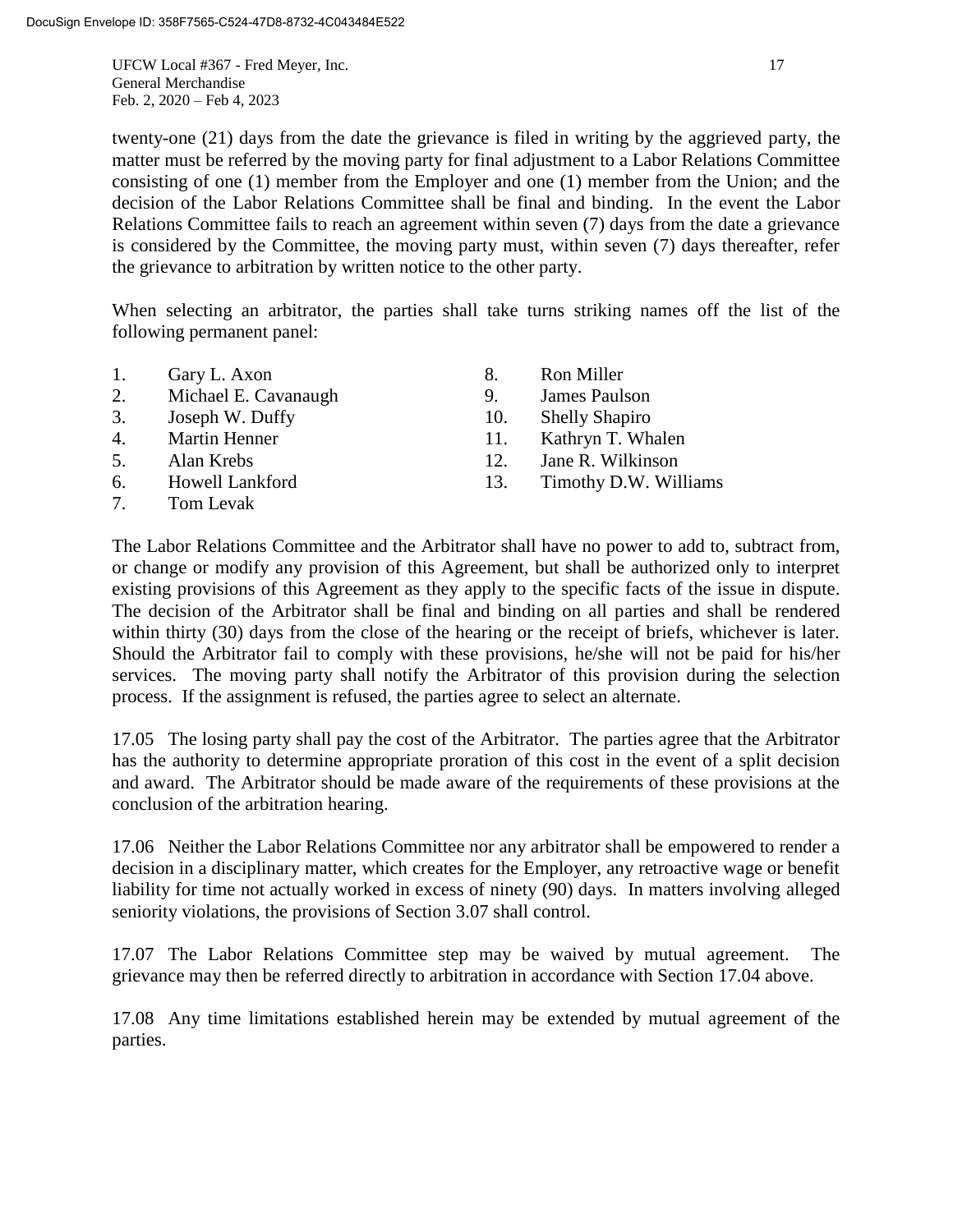UFCW Local #367 - Fred Meyer, Inc. 18 General Merchandise Feb. 2, 2020 – Feb 4, 2023

### **ARTICLE 18 - NO STRIKES OR LOCKOUTS**

18.01 It is understood and agreed that the grievance and arbitration procedure of this Agreement and the judicial and administrative remedies provided by law are the sole and exclusive means for settling any dispute between the employees and/or the Union and the Employer, whether relating to the application of this Agreement or otherwise.

Accordingly, for the duration of this Agreement and any extension thereof, the Union agrees that neither the Union, its officers, agents, representatives and members, nor any employees covered by this Agreement shall in any way, directly or indirectly authorize, cause, assist, encourage, participate in, ratify or condone any strike (whether it be an economic strike, unfair labor practice strike, sympathy strike, or otherwise), sit-down, sit-in, slowdown, walkout, cessation or stoppage of work, picketing (including any refusal to cross any other labor organization's or other parties' picket line), hand billing or any other activity which interferes, directly or indirectly, with the Employer's operations at any location.

# **ARTICLE 19 - SEPARABILITY**

19.01 It is hereby declared to be the intention of the parties to this Agreement that the sections, paragraphs, sentences, clauses and phrases of this Agreement are separable and if any phrase, clause, sentence, paragraph or section of this Agreement shall be declared invalid by the valid judgement or decree of a court of competent jurisdiction because of the conflict with any Federal or Washington State law, such invalidity shall not affect any of the remaining phrases, clauses, sentences, paragraphs and sections of this Agreement and the balance of this Agreement shall continue in full force and effect.

19.02 The parties hereto agree that substitute provisions conforming to such judgement and decree shall be incorporated into this Agreement within thirty (30) days thereafter.

# **ARTICLE 20 - WORKPLACE SAFETY**

20.01 Safety Committees will be held in accordance with applicable laws. Upon request, the Employer will notify the Union when the Safety Committee will meet. Minutes of the Safety Committee meetings will be posted or made otherwise available for review.

20.02 In addition to the store level safety committees, the Employer and the Unions will jointly set up a Master Safety Committee, made up of (2) members from each Union (UFCW Local 21, UFCW Local 367, and Teamsters Local 38), and up to an equal number of members from the Company. If necessary to address certain issues at a workplace either party may invite guests, with prior approval of the committee.

The Master Safety Committee will meet periodically, and no less frequently than once per quarter, to review workplace safety matters. The parties will discuss and work toward resolving safety issues in the workplaces.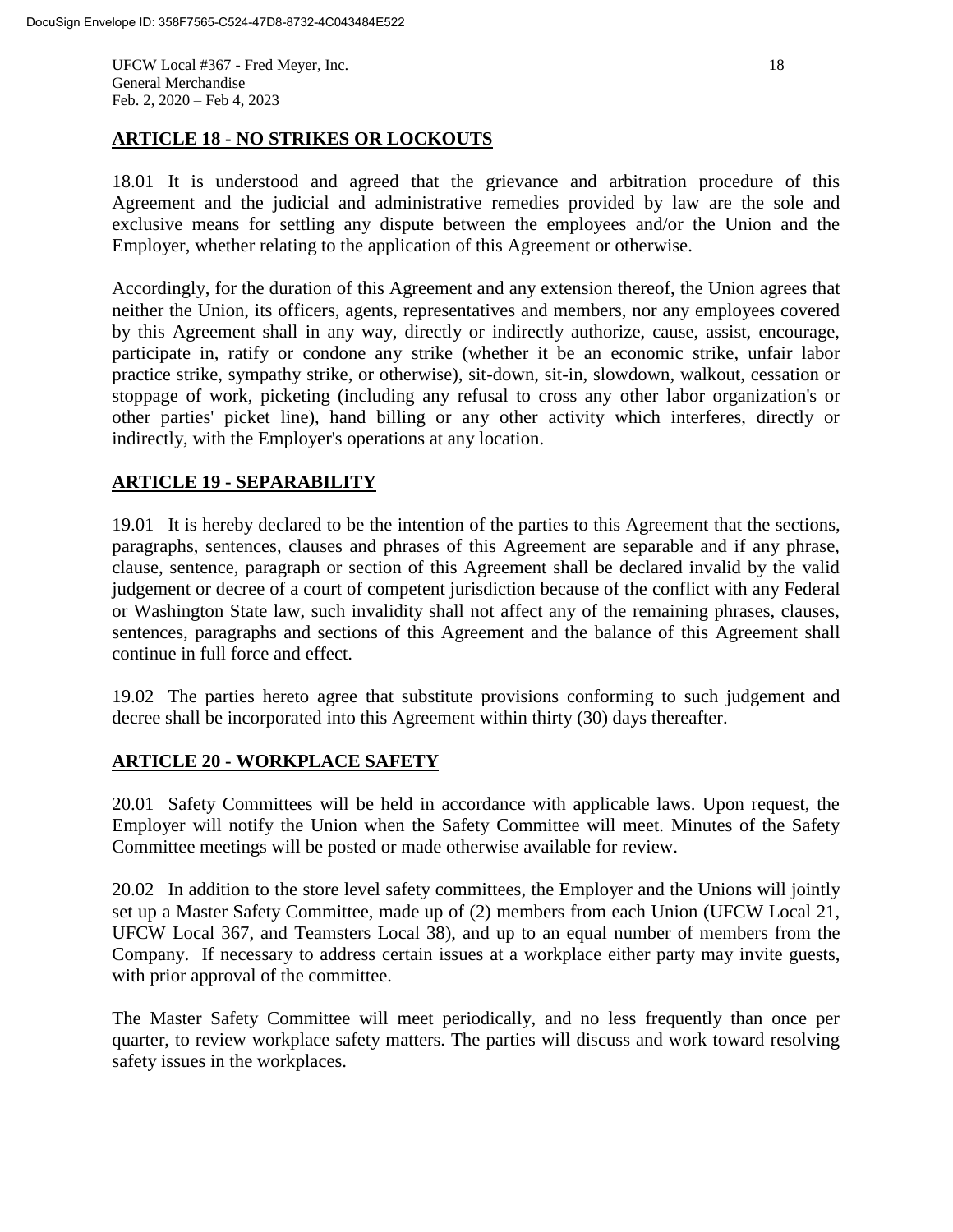UFCW Local #367 - Fred Meyer, Inc. 19 General Merchandise Feb. 2, 2020 – Feb 4, 2023

In addition, the Company and the Union agree that they will continue to discuss and jointly address safety related issues and/or questions about the Company's safety program in good faith.

20.03 The Company agrees that it shall provide safety training in accordance with the law and its policies as necessary. In addition, the store safety committees may recommend training subjects and those recommendations will be considered and acted upon by the Master Safety Committee.

20.04 The parties agree that no party shall retaliate against any employee for bringing forward safety issues.

20.05 Nothing in this article shall be interpreted to diminish the Employer's rights/obligations or employees' rights/obligations under applicable laws or current Company practices and policies.

20.06 The Company and Union agree that the Employer is responsible for maintaining a sound safety program and its employees are responsible for adhering to the safety program.

# **ARTICLE 21 - DURATION OF AGREEMENT**

21.01 This Agreement shall be in full force and effect from and after February 2, 2020 through February 4, 2023, at which time it shall be automatically renewed for a period of one (1) year from said date, and thereafter for each year upon each anniversary of said date without further notice; provided, however, that either party may open this Agreement for the purpose of discussing a revision within sixty (60) days prior to said expiration date of each anniversary thereof upon written notice being served upon either party by the other.

ALLIED EMPLOYERS, INC. UFCW UNION LOCAL NO. 367 For and on behalf of: Fred Meyer, Inc.

DocuSigned by: Scott Elityke Powers

Scott Klitzke Powers Date **Michael Hines** Date President President

|          | -DocuSigned by: |          |
|----------|-----------------|----------|
| 9/8/2021 | MICHAEL JHINES  | 9/8/2021 |
|          |                 |          |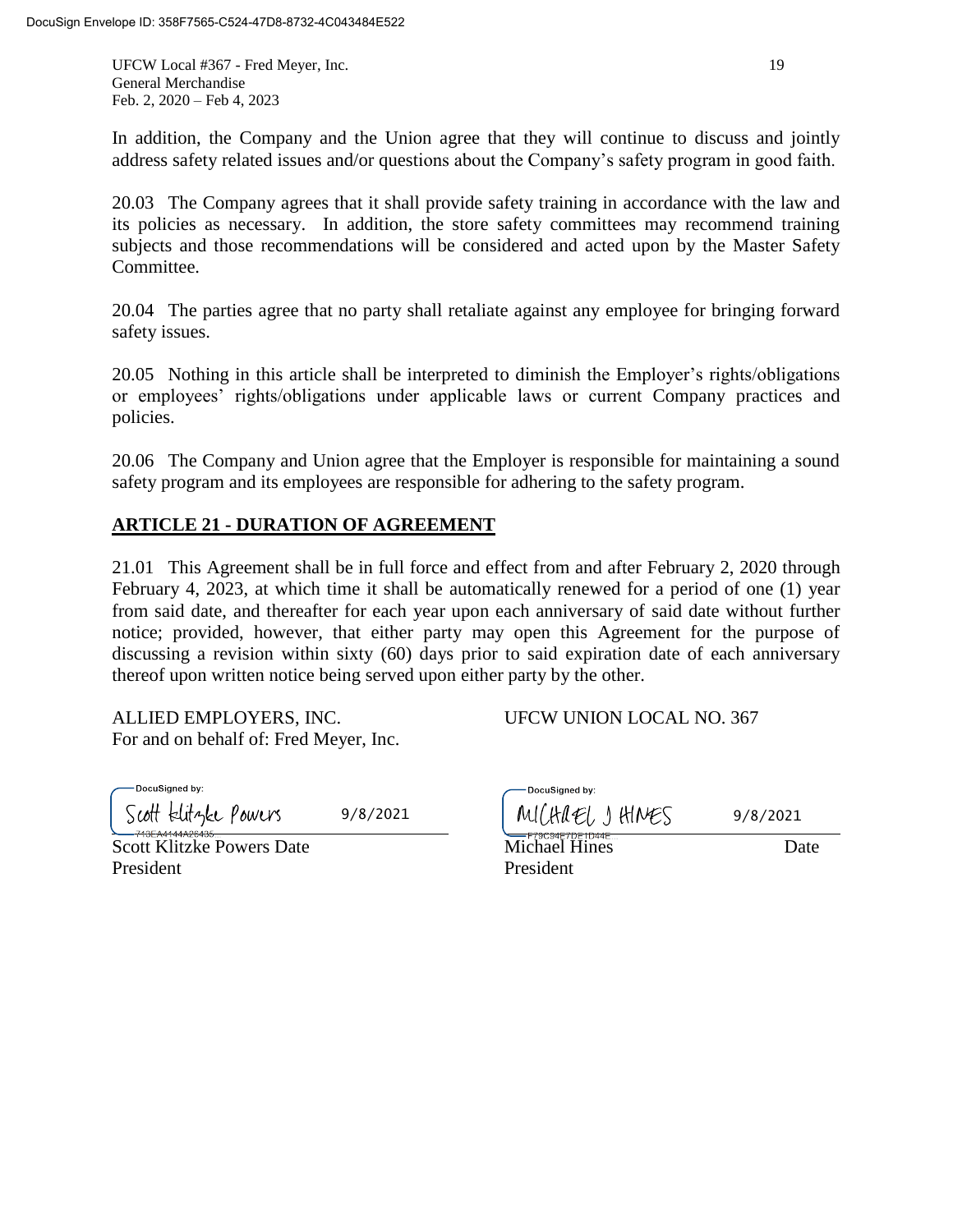UFCW Local #367 - Fred Meyer, Inc. 20 General Merchandise Feb. 2, 2020 – Feb 4, 2023

# **LETTER OF UNDERSTANDING #1 EXEMPT EMPLOYEES**

It is hereby agreed that exempt employees under the provisions of Article 1, Recognition and Bargaining Unit, of the above-referenced Agreement shall be limited to the following:

|  |  |  | ALE - 3 SHO - 1 MMK - 1   |  |                                       |
|--|--|--|---------------------------|--|---------------------------------------|
|  |  |  | $HOM - 6$ GRC - 1 NCR - 1 |  |                                       |
|  |  |  |                           |  | $JLY$ - 1 PEC - 2 PEM - 3 - (Combined |
|  |  |  |                           |  | MMK and PEC)                          |

Trainees - One (1) for every fifty (50) employees.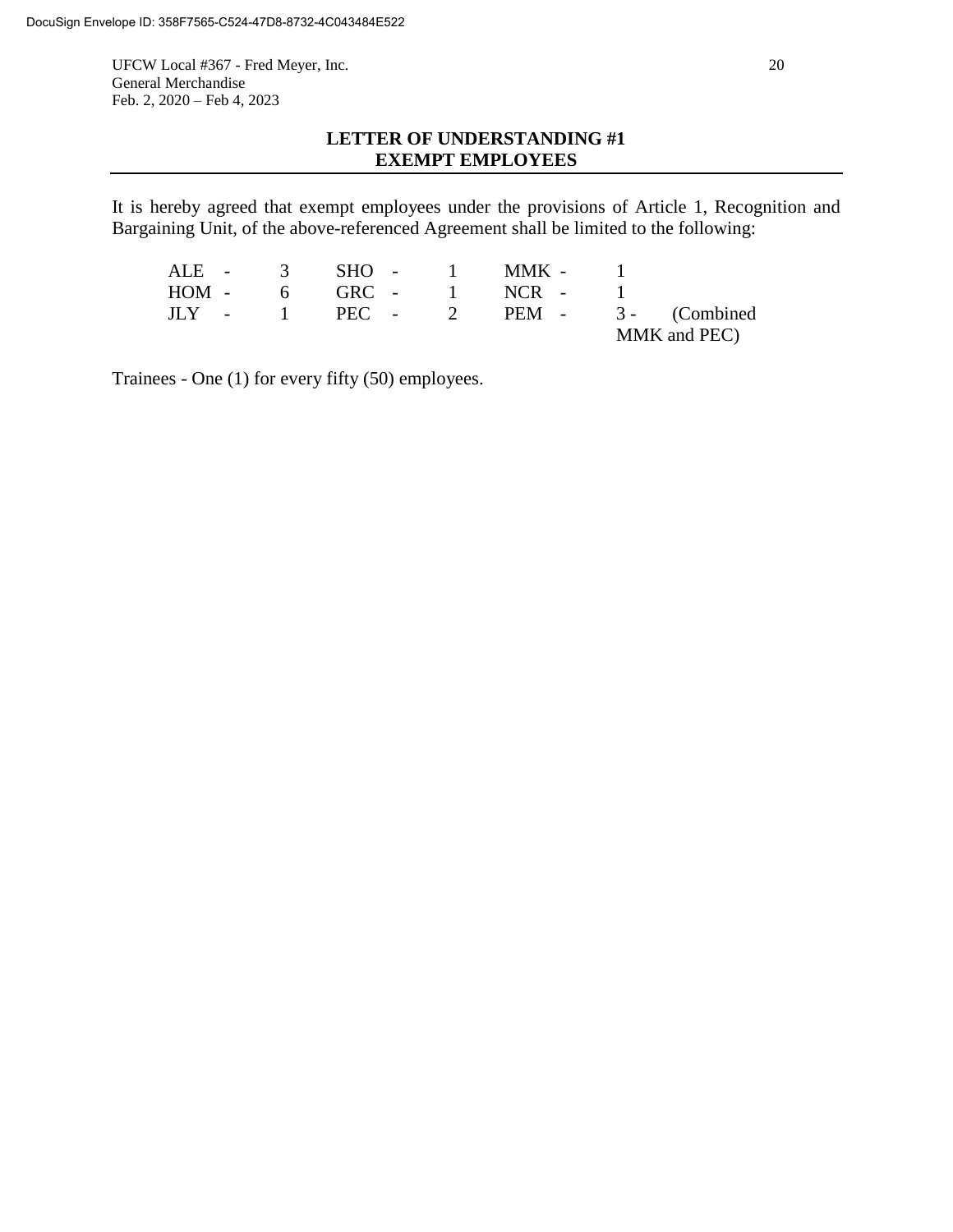UFCW Local #367 - Fred Meyer, Inc. 21 General Merchandise Feb. 2, 2020 – Feb 4, 2023

| <b>General Sales Clerks</b>          | <b>Current</b> | 2/2/20  | $1/31/21$ ^ | $1/30/22^{\wedge}$ |            |
|--------------------------------------|----------------|---------|-------------|--------------------|------------|
| Journeyperson                        | \$15.35        | \$15.95 | \$16.55     | \$17.15            |            |
|                                      |                |         |             |                    |            |
|                                      | <b>Current</b> | 2/2/20  | $1/1/21$ ^  | $1/1/22^{\wedge}$  | $1/1/23$ ^ |
| Step $8(5201 - 6240$ hours)          | 14.00          | 14.20   |             |                    |            |
| Step 7 (4681 - 5200 hours)           | 14.00          | 14.10   |             |                    |            |
| Step 6 (4161 - 4680 hours)           | 14.00          | 14.00   |             |                    |            |
| Step 5 (3641 - 4160 hours)           | 13.90          | 13.90   |             |                    |            |
| Step 4 (2601 - 3640 hours)           | 13.80          | 13.80   |             |                    |            |
| Step 3 (1561 - 2600 hours)           | 13.70          | 13.70   |             |                    |            |
| Step 2 (521 - 1560 hours)            | 13.60          | 13.60   |             |                    |            |
| $0 - 520$ hours)<br>Step $1($        | 13.50          | 13.50   |             |                    |            |
| <b>Store Helper/Christmas Extras</b> | 13.50          | 13.50   |             |                    |            |

# **APPENDIX "A"**

^Wage rates TBD based on minimum wage at that time.

\*Store Helper and Step 1 at minimum wage - add \$0.10 next five (5) steps for General Sales Clerks.

| <b>Pharmacy Technicians</b>    | <b>Current</b> | 2/2/20  | $1/31/21$ ^ | $1/30/22^{\wedge}$ |            |
|--------------------------------|----------------|---------|-------------|--------------------|------------|
| Journeyperson                  | \$19.64        | \$20.19 | \$20.74     | \$21.29            |            |
|                                |                |         |             |                    |            |
|                                | <b>Current</b> | 2/2/20  | $1/1/21$ ^  | $1/1/22^{\wedge}$  | $1/1/23$ ^ |
| Step 4 (4161 - 6240 hours)     | 15.70          | 15.70   |             |                    |            |
| Step 3 (2773 - 4160 hours)     | 15.15          | 15.15   |             |                    |            |
| Step 2 (1041 - 2772 hours)     | 13.65          | 13.65   |             |                    |            |
| $0 - 1040$ hours)<br>Step $10$ | 13.50          | 13.50   |             |                    |            |

^Wage rates TBD based on minimum wage at that time.

All employees paid above the Journeyperson/Thereafter rate will receive the same increases as the Journeyperson/Thereafter rate in each year of the Agreement.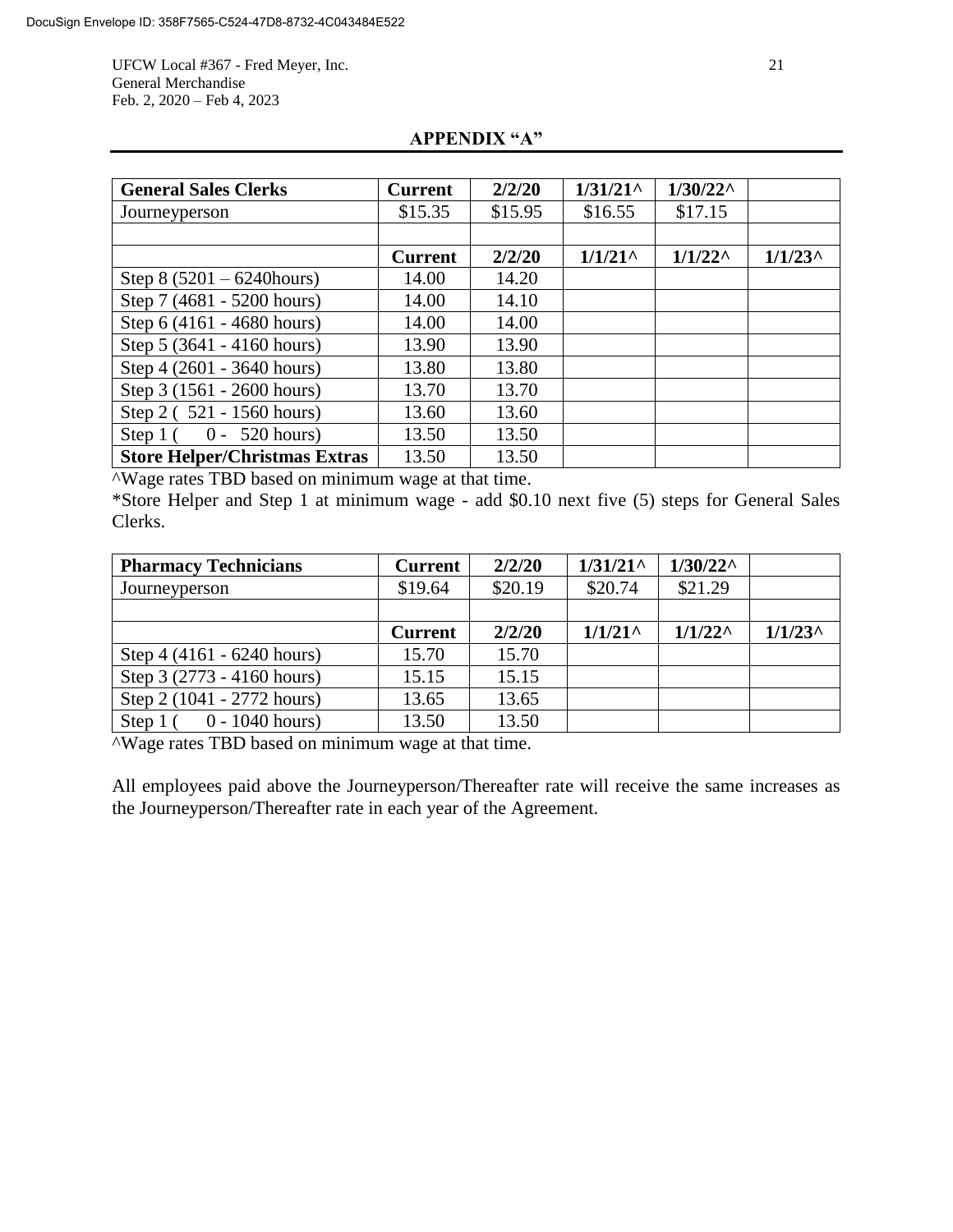UFCW Local #367 - Fred Meyer, Inc. 22 General Merchandise Feb. 2, 2020 – Feb 4, 2023

## **DEFINITIONS**

STORE HELPERS: They shall not work more than twenty percent (20%) of the total weekly hours of all employees. Store Helpers working more than twenty percent (20%) of the total weekly hours shall be paid as First Apprentice. They shall not replace any regular General Clerks.

LEAD PERSON: Those employees designated by management with fulltime responsibility of operating a major merchandising department shall be paid fifty cents  $(50¢)$  per hour above the journeyperson general sales rate.

CHRISTMAS EXTRAS: (Employees hired October 1 or later and who terminate prior to the second Sunday in January). Christmas extras shall not be subject to the following provisions of this Agreement:

Sections 5.04.1 and 5.04.3, Article 7 - Holidays, Article 8 - Vacations, Article 12 - Health and Welfare & Dental, Article 13 - Retirement.

Any Christmas Extra hired October 1 or later, who remains on the payroll after the second Sunday in January, shall be covered by all the provisions of this Agreement, prospectively.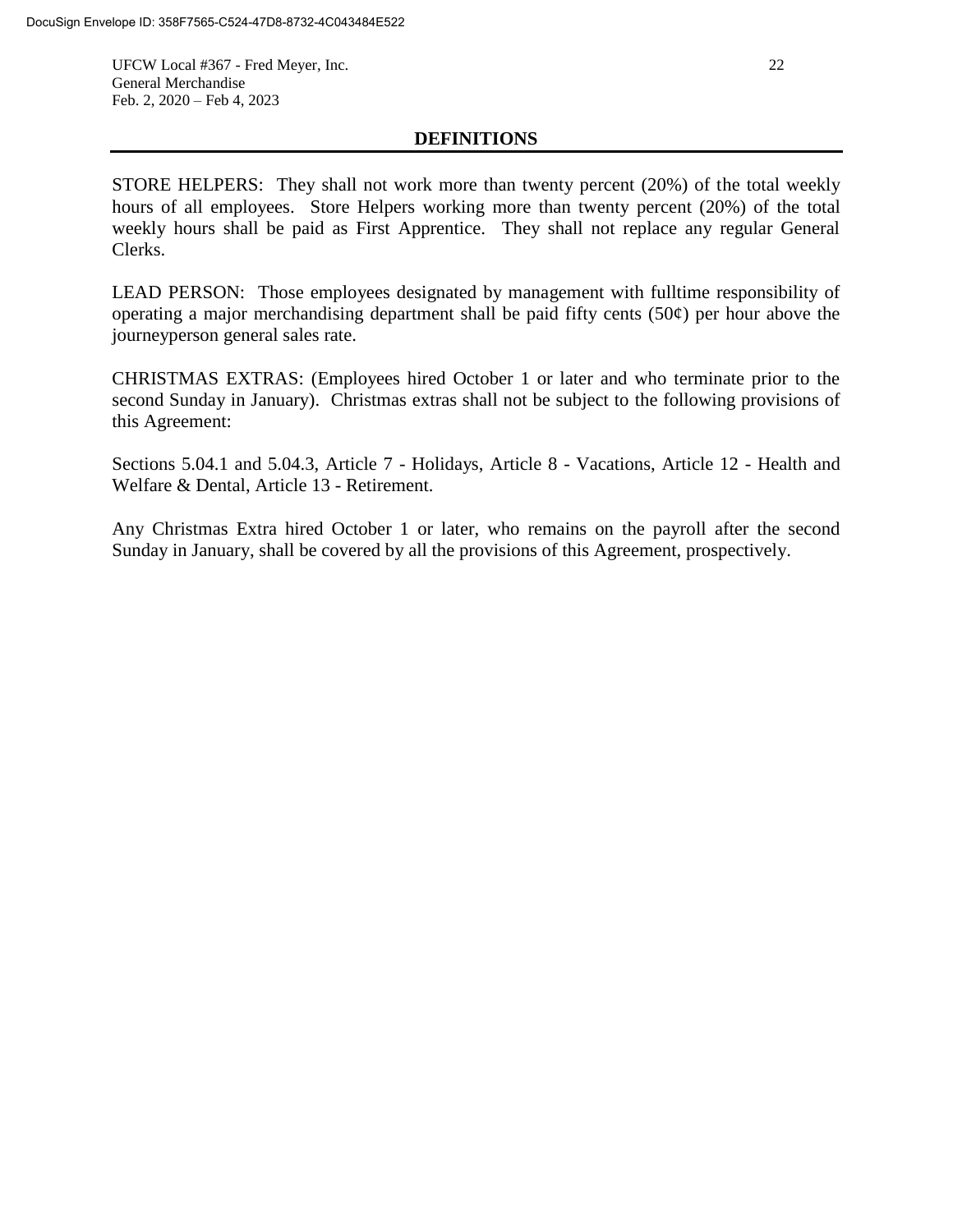UFCW Local #367 - Fred Meyer, Inc. 23 General Merchandise Feb. 2, 2020 – Feb 4, 2023

When an employee desires additional hours, up to forty (40) hours per week, and there are insufficient hours within an employee's home department, he/she will sign an extra register indicating availability, hire date and home phone number. When practical, the Employer will utilize employees from this register on a seniority basis, provided qualifications and ability are equal, to fill vacancies. The application of this Letter of Understanding is not subject to the grievance procedure of the contract.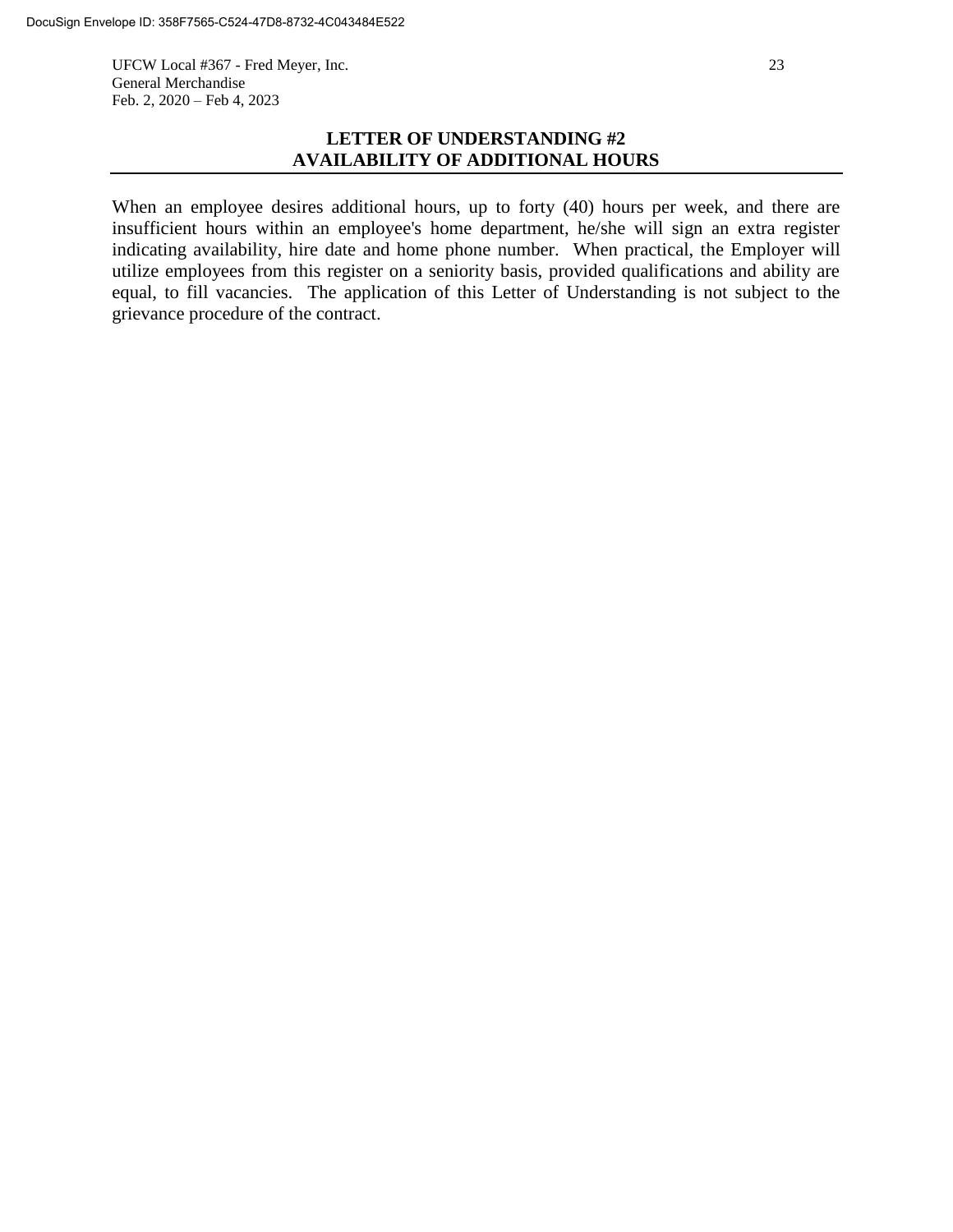UFCW Local #367 - Fred Meyer, Inc. 24 General Merchandise Feb. 2, 2020 – Feb 4, 2023

# **LETTER OF UNDERSTANDING #3 REQUEST WORK - CCK DEPARTMENT**

Employees covered by this Agreement, who are interested in working in the CCK Department, must advise the Store Director, in writing.

Interested employees will be considered and interviewed for openings in the CCK Department. Such consideration shall be at the sole discretion of the Employer and not subject to the grievance procedure.

In the event an interested employee is placed in a CCK position, they will be given their equal or next higher rate of pay on the CCK progression.

In the event a General Merchandise unit employee works within a CCK classification, that employee shall receive the appropriate CCK rate of pay for the time spent in CCK.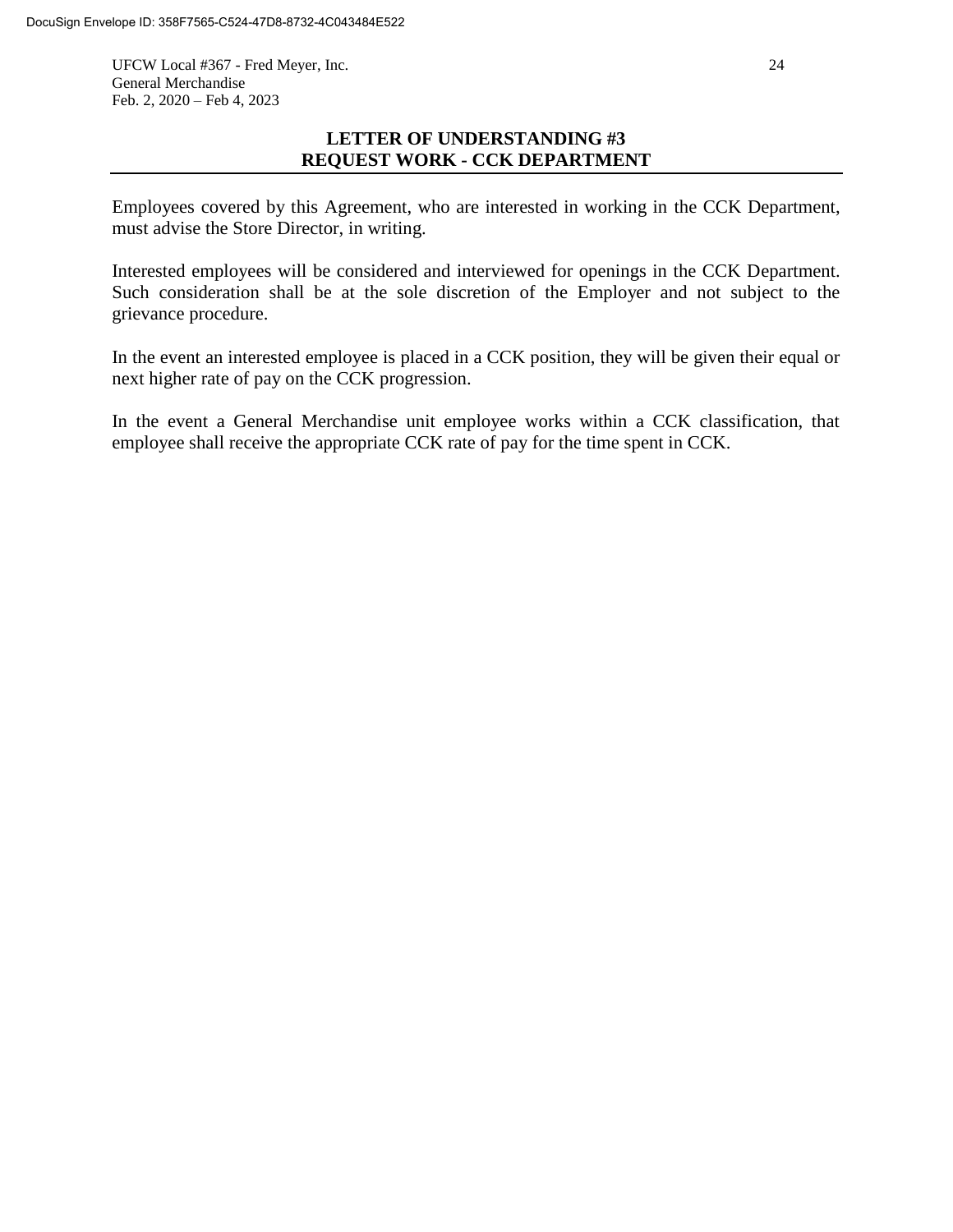UFCW Local #367 - Fred Meyer, Inc. 25 General Merchandise Feb. 2, 2020 – Feb 4, 2023

# **LETTER OF UNDERSTANDING #4 DUES CHECK-OFF**

The deduction of "uniform dues and initiation fees" does not include any additional deductions for assessments or strike funds.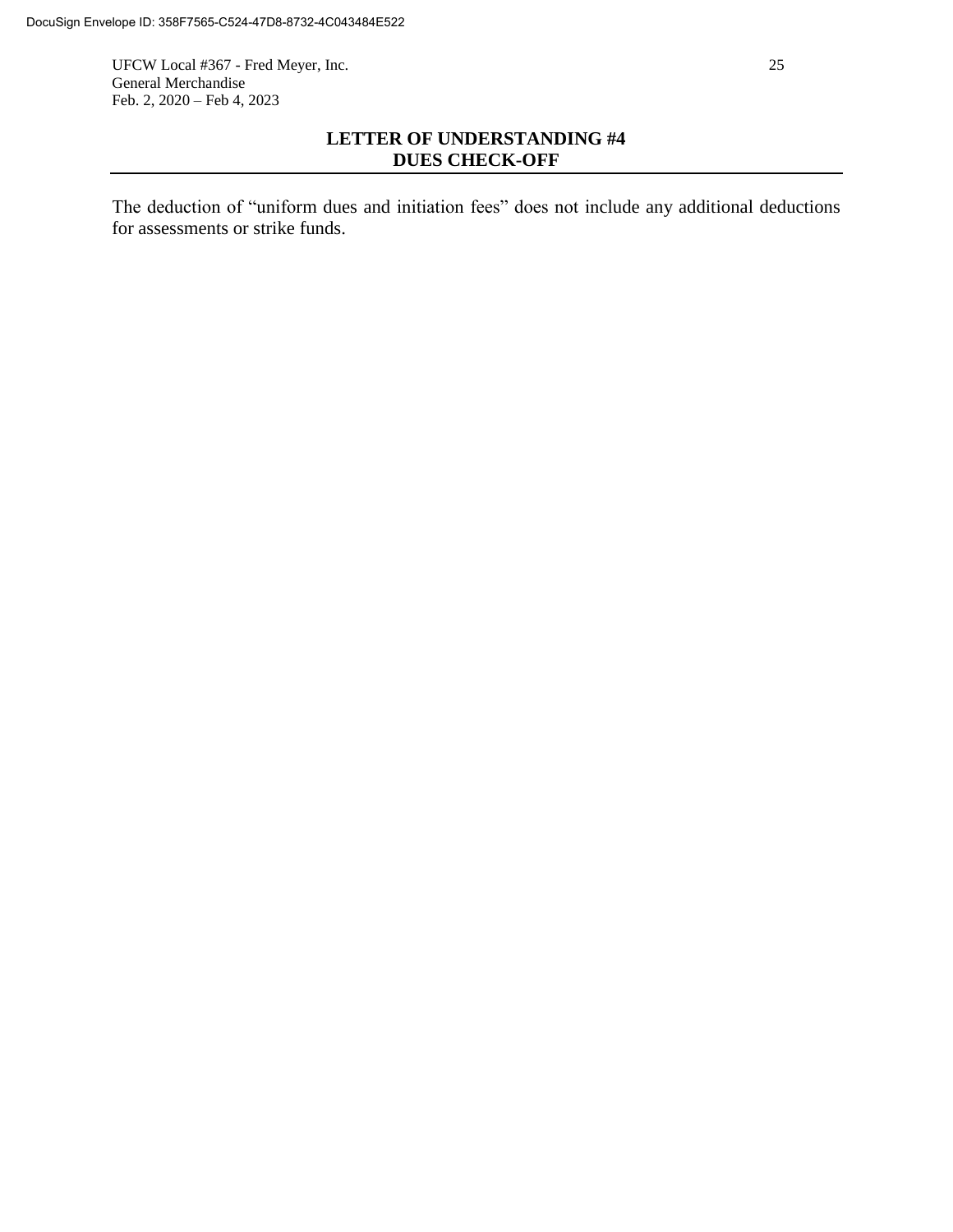UFCW Local #367 - Fred Meyer, Inc. 26 General Merchandise Feb. 2, 2020 – Feb 4, 2023

# **LETTER OF UNDERSTANDING #5 VACATION HOURS**

Employees may request vacation hours be used to meet health and welfare eligibility provided the employees have enough scheduled hours in a month to meet eligibility requirements.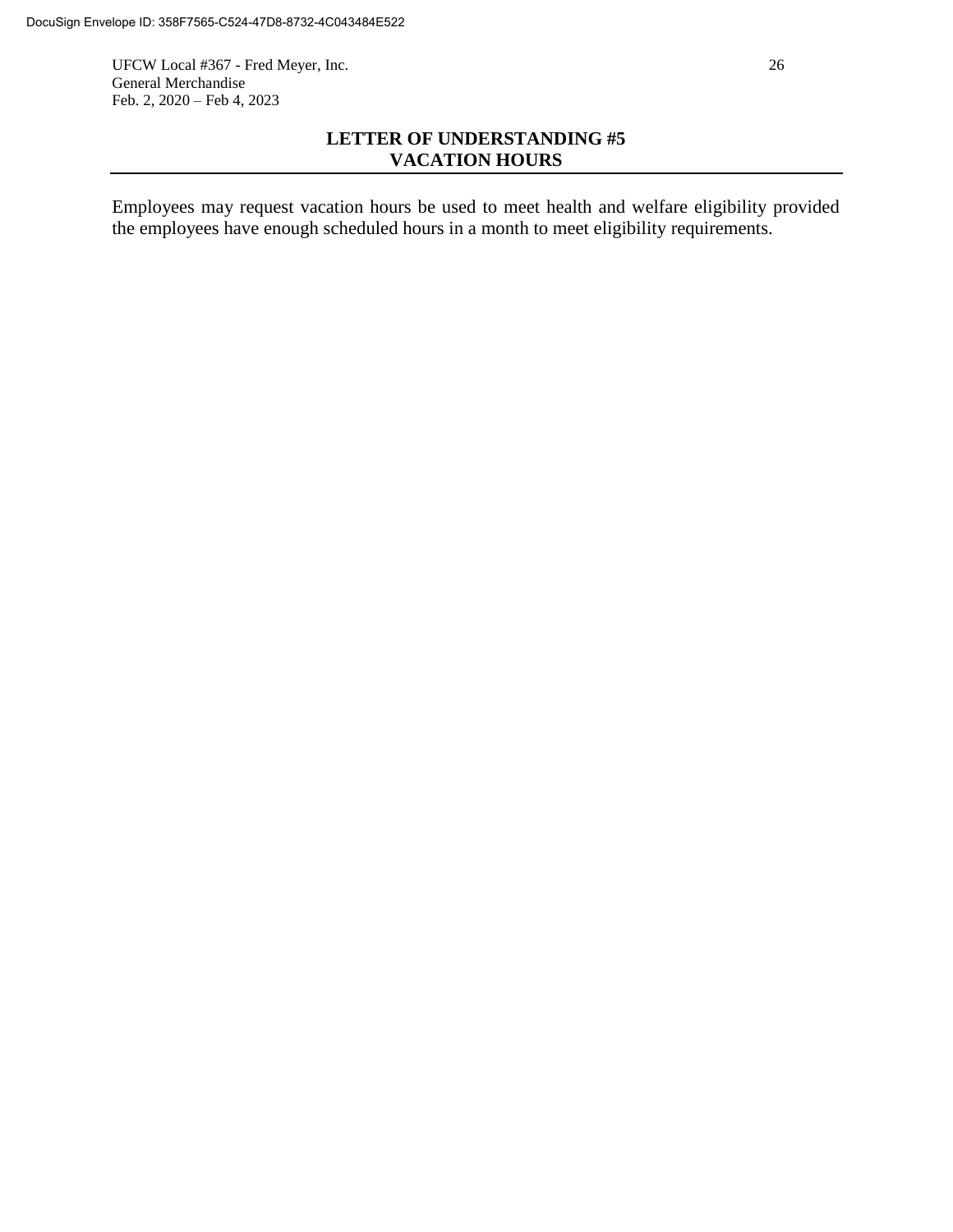UFCW Local #367 - Fred Meyer, Inc. 27 General Merchandise Feb. 2, 2020 – Feb 4, 2023

# **LETTER OF UNDERSTANDING #6 GRIEVANCE CORRESPONDENCE**

The Union shall reference all grievance correspondence in a consistent manner. The regarding line of each document shall include the Article of the agreement that the Union alleges has been violated, the name of the grievant, the nature of the dispute, or, if applicable, the document shall indicate that the grievance is filed on behalf of multiple employees. It is understood the parties agree that a failure to include shall not result in the denial of a grievance.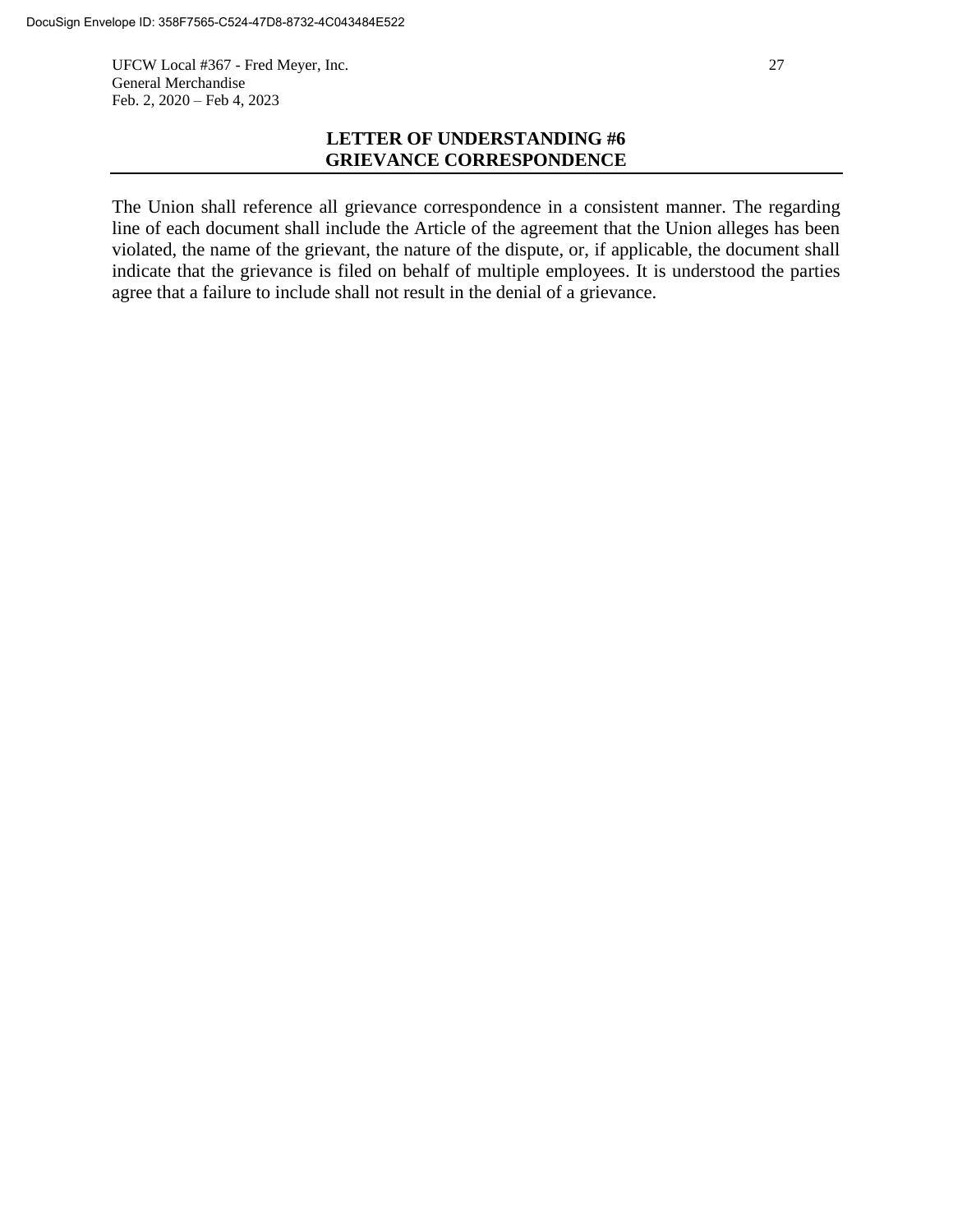UFCW Local #367 - Fred Meyer, Inc. 28 General Merchandise Feb. 2, 2020 – Feb 4, 2023

# **LETTER OF UNDERSTANDING #7 GRIEVANCE PROCEDURE**

The parties confirm that the back pay cap in Section 17.06 is a hard cap with no exceptions.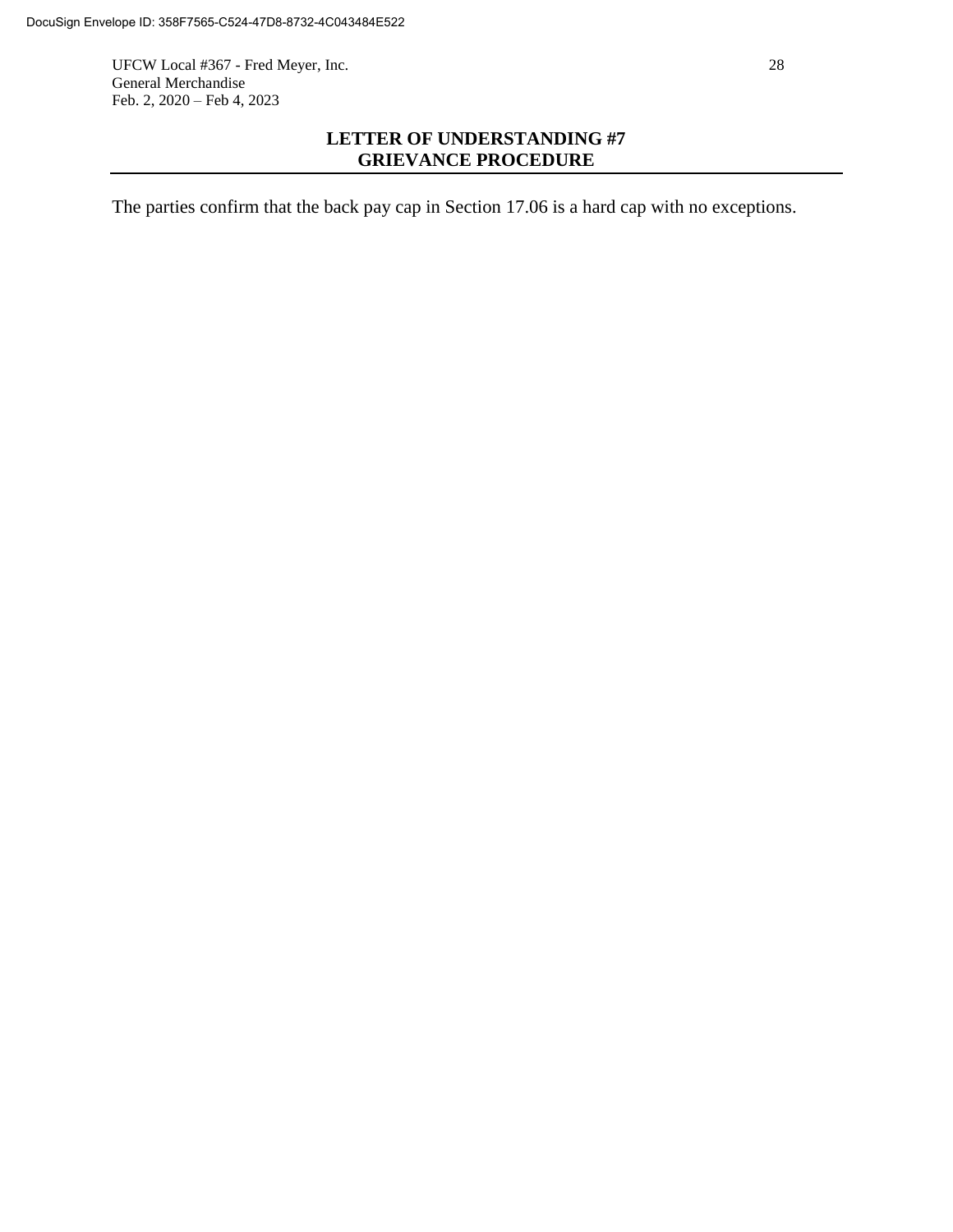UFCW Local #367 - Fred Meyer, Inc. 29 General Merchandise Feb. 2, 2020 – Feb 4, 2023

## **LETTER OF UNDERSTANDING #8 SCHEDULING PRACTICES: TWO-WEEK SCHEDULE**

Fred Meyer agrees to continue its practice of posting a schedule for a two-week period not later than 6:00 p.m. on Thursday preceding the start of the work week. In the future, prior to making any changes to those practices, the Employer will meet with the Union to discuss those changes.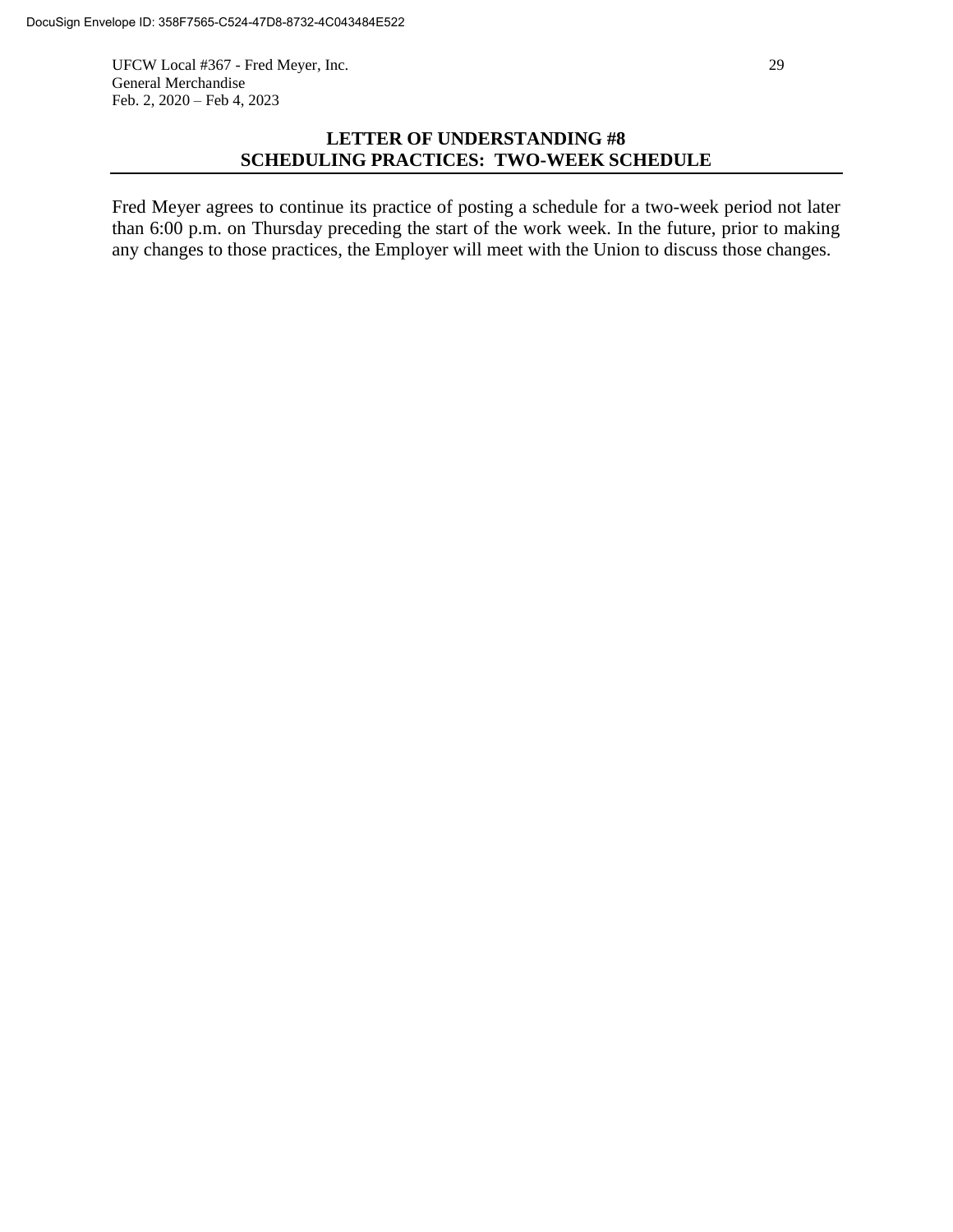UFCW Local #367 - Fred Meyer, Inc. 30 General Merchandise Feb. 2, 2020 – Feb 4, 2023

# **LETTER OF UNDERSTANDING #9 INVESTMENT IN WORKFORCE DEVELOPMENT WETRAIN NON-PROFIT**

The employers and unions agree to a Joint Committee on Workforce Development.

The employer and unions will utilize the committee as described below:

- 1. The Joint Committee will work towards the establishment of a training program to meet the needs of future staffing.
- 2. The committee will have an equal number of union and employer representatives.
- 3. Joint Committee will meet quarterly.
- 4. The Joint Committee will seek new funding streams.
- 5. All members of the Joint Committee will cooperate in order to meet requirements of grants, when reasonable and it makes business sense to do so.
- 6. Each signatory employer will contribute to the WeTrain program \$500 per graduated worker who either (1) gets pre-approval from the employer to take the training and works for the employer at the time of graduation; or (2) are hired by the employer within 6 months of graduation, provided the employee provides notice of the graduation prior to being hired. This amount will be paid in aggregate for all employers up to \$300,000, matching a one-time seed contribution from UFCW 21 of \$300,000 and \$9,500 from Teamsters 38.
- 7. The bargaining parties agree to allow the joint committee to address future funding needs during the term of this agreement.

Nothing herein is intended to diminish work preservation rights the unions have under existing contractual provisions or law.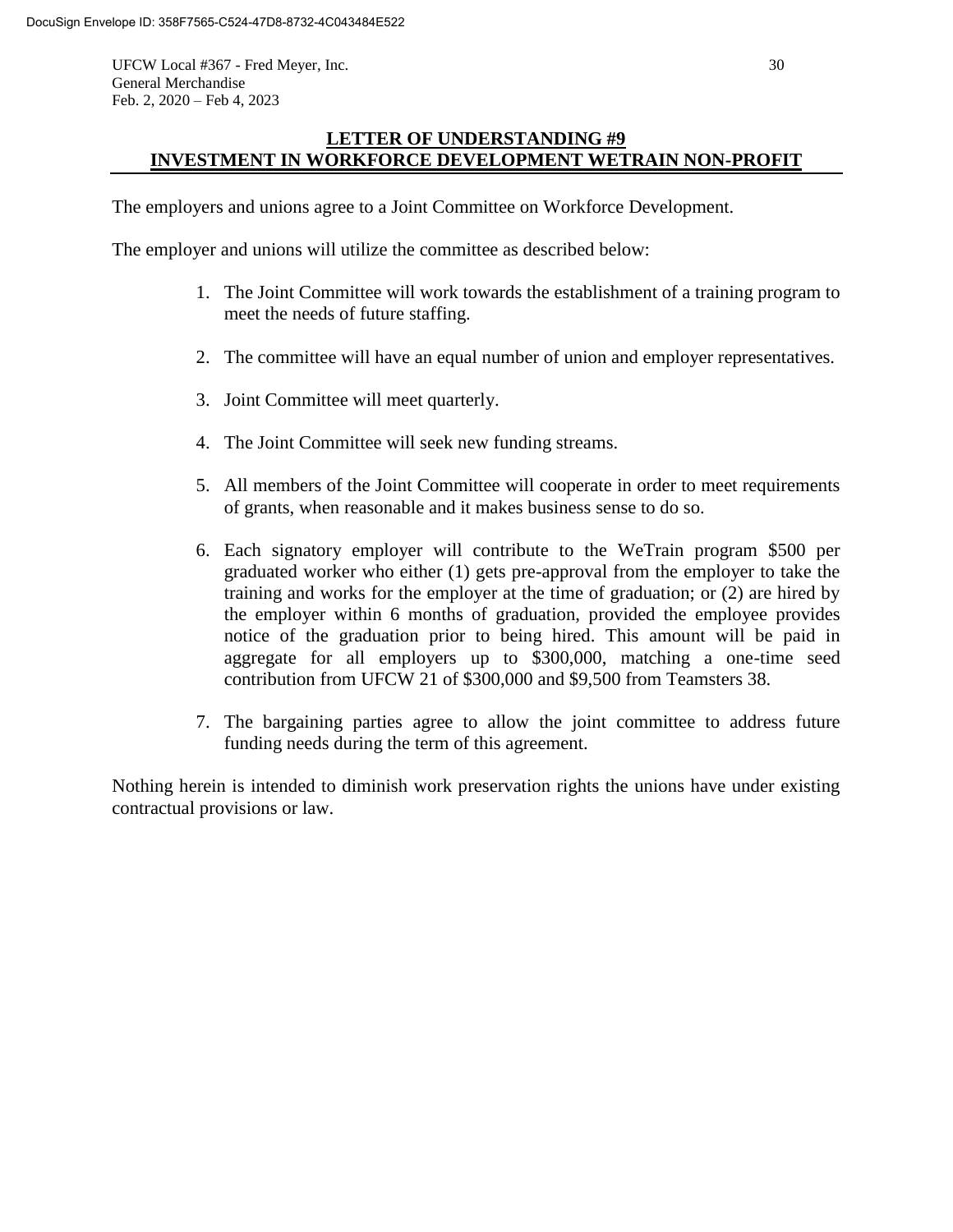UFCW Local #367 - Fred Meyer, Inc. 31 General Merchandise Feb. 2, 2020 – Feb 4, 2023

# **LETTER OF UNDERSTANDING #10 JOINT LABOR MANAGEMENT COMMITTEES**

Electronic Schedules: The parties agree to establish a Joint-Labor Management Committee to consider the Union's proposal regarding the providing of electronic schedules.

New Hire Orientation: The parties agree to establish a Joint Labor-Management Committee to consider the Union's proposal regarding new employees orientation if Right to Work is passed.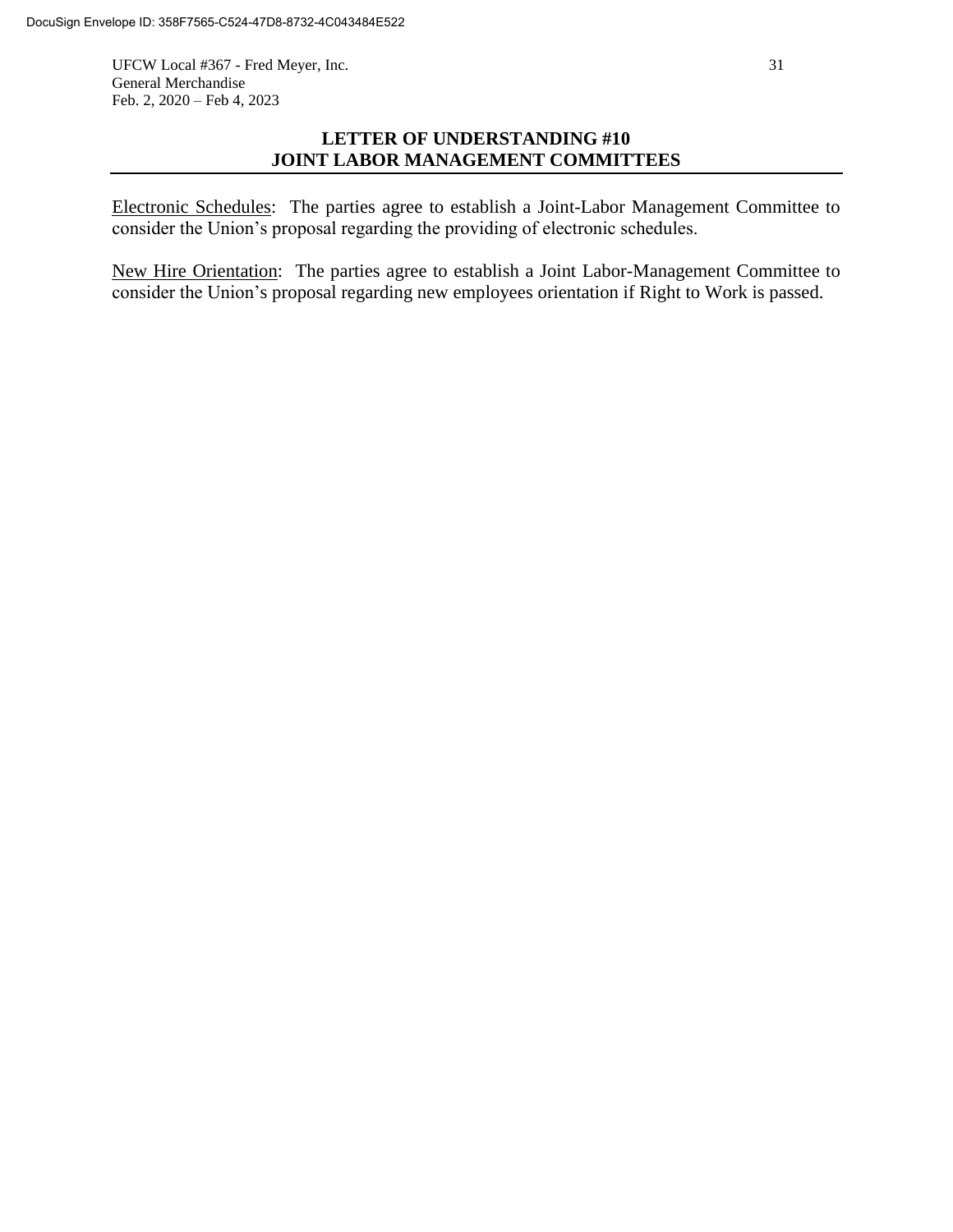UFCW Local #367 - Fred Meyer, Inc. 32 General Merchandise Feb. 2, 2020 – Feb 4, 2023

## **LETTER OF UNDERSTANDING #11 HOLIDAY HOURS**

The parties acknowledge the following:

- 1. Due to the busy holiday season, the employer hires "Christmas Extras".
- 2. There is a need to on-board Christmas Extras so they are trained and prepared when needed.
- 3. Ordinarily, these training hours should not reduce the number of hours available to regular employees.
- 4. The parties will work in good faith to balance the desire of current employees for more hours with the Employer's business need to be adequately staffed for the holidays.